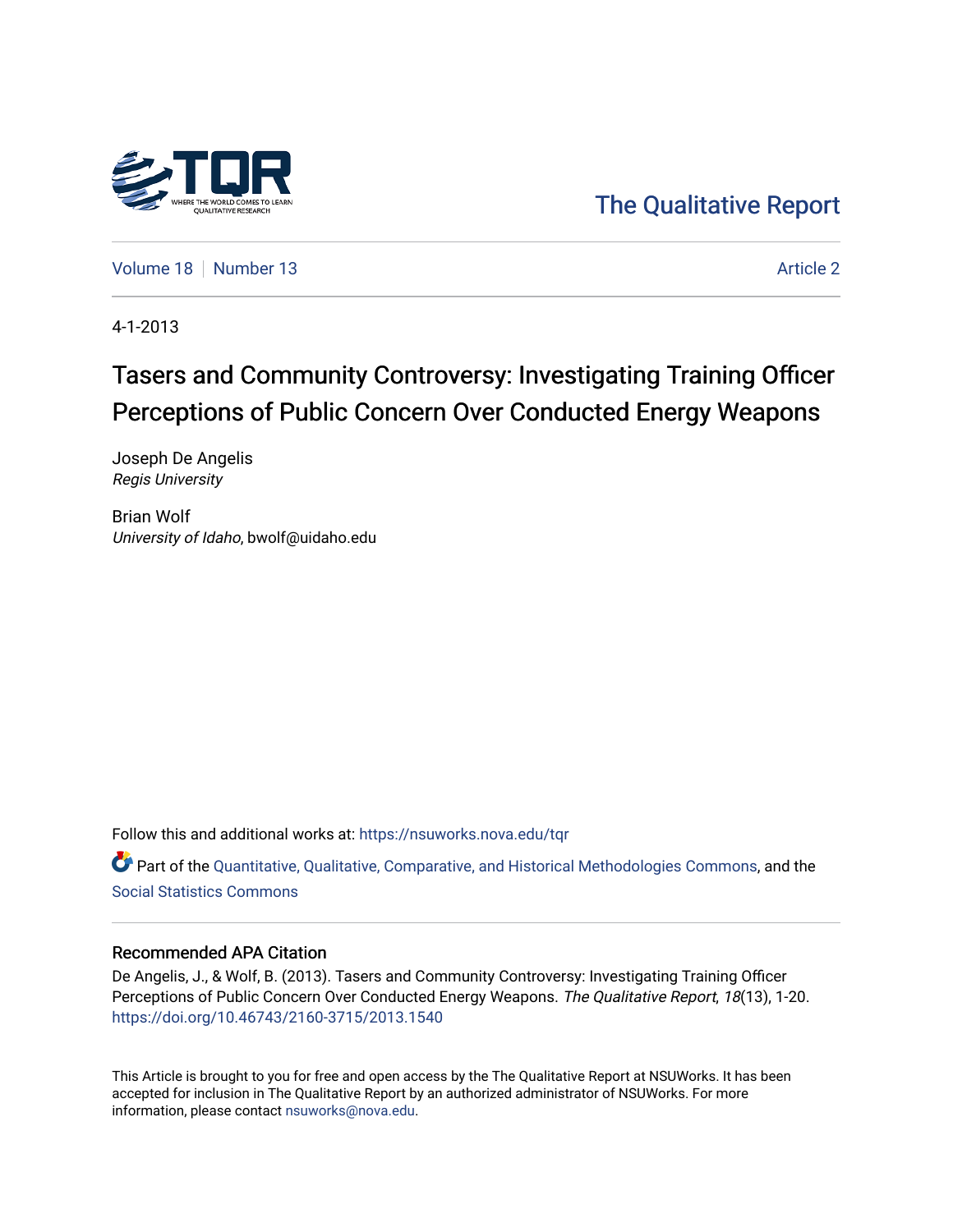# **Qualitative Research Graduate Certificate** Indulge in Culture



Exclusively Online . 18 Credits

**LEARN MORE** 

## Tasers and Community Controversy: Investigating Training Officer Perceptions of Public Concern Over Conducted Energy Weapons

## Abstract

Over the last several decades, "Tasers," "stun guns" and other conducted energy devices (CEDs) have become a widely adopted, though publicly controversial, form of police restraint technology. While there is a growing body of research on the physiological effects of these types of weapons, less attention has been devoted to the social effects of this technology. This paper draws on in - depth interviews with a stratified random sample of police training officers from two states (n=27) to explore the effect that community controversy over the use of CEDs has had on police organizational practices. In particular, we explore how police training officers: (a ) Represent the sources of recent community controversies relating to CEDs; (b ) Characterize the effects that community controversy has on officer practices and policy development.

## Keywords

Use-of-Force, Tasers, Controversy, Community, Police Training, In - Depth Interviews

## Creative Commons License

@ 000

This work is licensed under a [Creative Commons Attribution-Noncommercial-Share Alike 4.0 License](https://creativecommons.org/licenses/by-nc-sa/4.0/).

## Acknowledgements

We would like thank Brandon Long for his outstanding research assistance on this project. This research was partially funded by the University of Idaho's, 2009-2010 Faculty Seed Grant Program.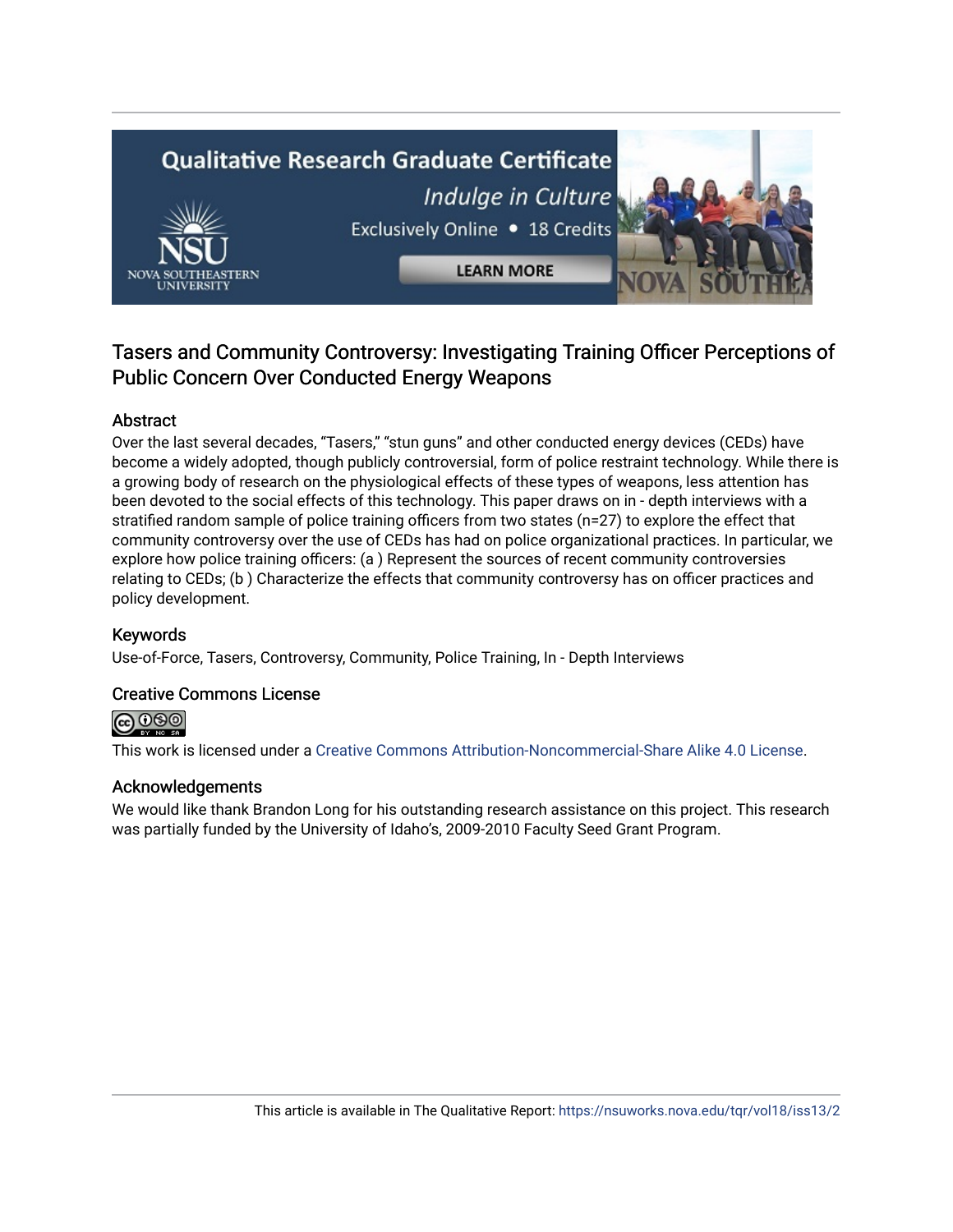## **Tasers and Community Controversy: Investigating Training Officer Perceptions of Public Concern Over Conducted Energy Weapons**

Joseph De Angelis Regis University, Denver, Colorado USA

Brian Wolf University of Idaho, Moscow, Idaho USA

*Over the last several decades, "Tasers," "stun guns" and other conducted energy devices (CEDs) have become a widely adopted, though publicly controversial, form of police restraint technology. While there is a growing body of research on the physiological effects of these types of weapons, less attention has been devoted to the social effects of this technology. This paper draws on in-depth interviews with a stratified random sample of police training officers from two states (n=27) to explore the effect that community controversy over the use of CEDs has had on police organizational practices.*  In particular, we explore how police training officers: (a) Represent the *sources of recent community controversies relating to CEDs; (b) Characterize the effects that community controversy has on officer practices and policy development. Keywords: Use-of-Force, Tasers, Controversy, Community, Police Training, In-Depth Interviews* 

Perhaps one of the greatest changes over the last decade to police use of force policies and tactics has occurred with the widespread adoption of Tasers<sup>TM</sup>, "stun guns" and other conducted energy devices (CEDs). While adoption estimates vary, the Government Accounting Office (GAO) reported that more than half of law enforcement agencies in the U.S. have deployed some form of CED (GAO, 2005). And even though CEDs have become a widely utilized form of restraint technology, these types of police technology have continued to generate public controversy. For example, international human rights organizations (e.g., Amnesty International), police watchdog groups (e.g., local "Copwatch" groups), and civil rights organizations (e.g., American Civil Liberties Union, 2005) have strongly opposed the adoption of Tasers, and have routinely tied Taser usage to police in-custody deaths (see Amnesty International, 2004, 2008). Moreover, the controversy over these types of devices has been sustained by popular news media accounts of questionable CEDs deployments involving children, college students, pregnant women, protesters, and the mentally ill. As a result, a polarizing and emotional public debate has emerged in relation to the use of CEDs by police agencies. On one side, human rights groups and activists organizations have called into question the legitimacy and safety of weapons (Amnesty International, 2008). One the other side, CEDs manufacturers have strongly argued for the safety and effectiveness of these devices (see Taser International, Inc., 2008).

Strangely, while there has been a growing body of research on deployment patterns and medical affects of conducted energy restraint devices, there has been comparatively little research on the public controversy surrounding CEDs or its effect on police policy or training (Kaminski, 2009; McEwen, 1997; Thomas, Collins, & Lovrich, 2010). As a result, this paper situates police training officers within this debate and examines their perceptions of the controversy. In particular, we examine how police training officers perceive CEDs and how they make sense of the controversy surrounding Tasers. In addition to examining their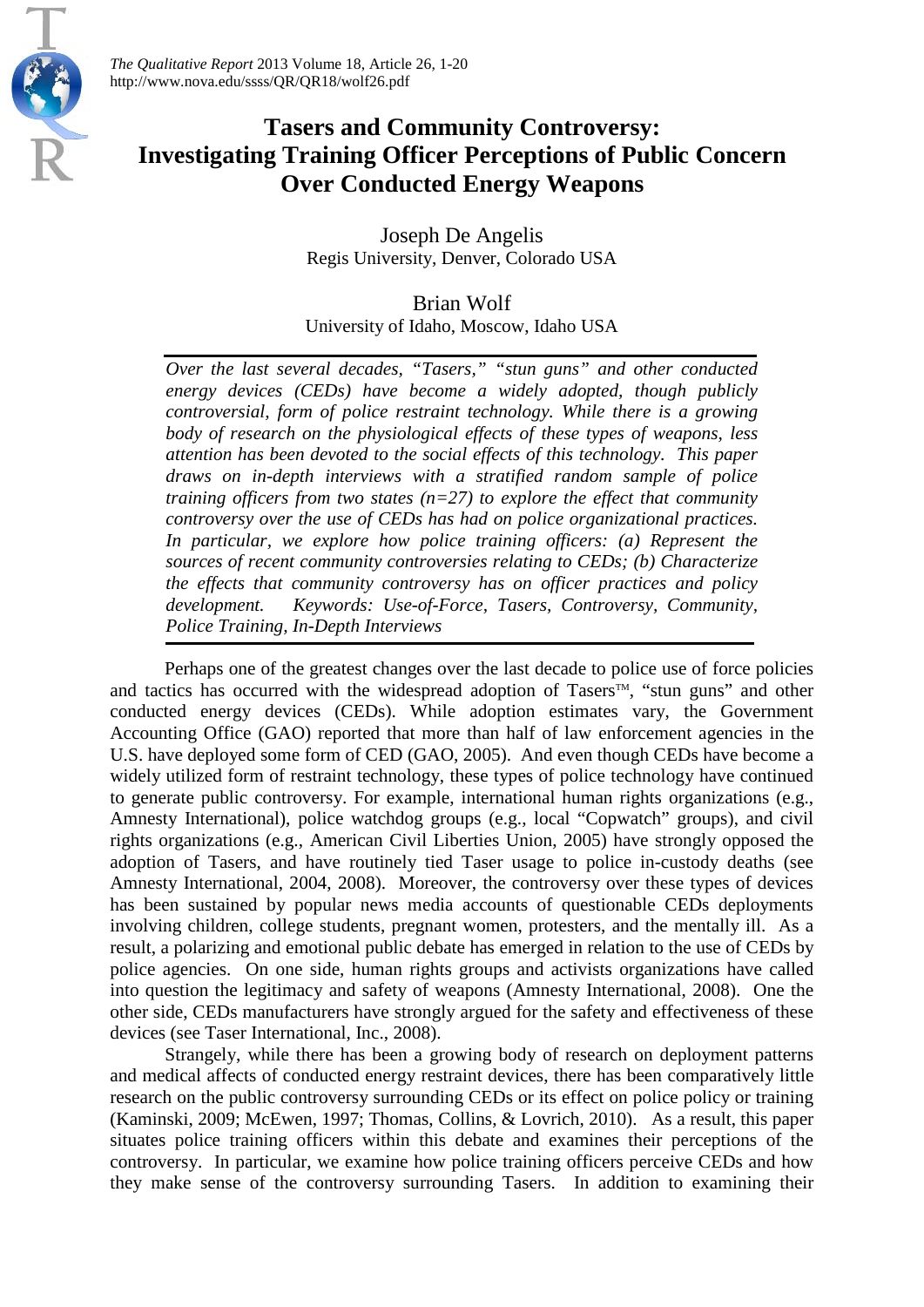attitudes on the more controversial aspects of the Taser, we are also interested in how comfortable officers are with the weapon and how it has impacted their jobs as police officers.

#### **Police Less Lethal Force and CEDs**

Communities call on police officers to perform a wide array of social functions, ranging from providing front line social service roles to intervening in violent situations. Of all duties associated with policing, however, the capacity to use force is identified as one of the core functions of the police (Bittner, 1980). Indeed, police officers are the most visible instrument of state power a citizen may encounter. For police to perform their role, it is necessary for them to have the power to use force to restrain violent subjects. While departments typically have polices and guidelines on use of force procedures, officers have tremendous discretion as to when, and to what degree, force may be used (Alpert & Dunham, 2004). Yet, despite the need to use force, the problem of excessive force has been a recurring source of public controversy for police departments. For example, high profile uses of force by the police was often a catalyst for urban unrest during the 1960's (Walker, 2005). The 1991 beating of Rodney King was another high profile incident of police violence that provoked civil unrest and outrage. The fatal shooting of Timothy Thomas, the fifteenth African-American shot by police in five years, sparked riots in Cincinnati in 2001.

Due to controversies over police use of force and the political fallout that results from police shootings, police departments have long been interested in adopting "less lethal" means of subduing resisting suspects (Adams & Jennison, 2007). To solve the dilemma of maintaining the legitimacy of police use of force while ensuring officer safety, departments have long sought a more "humane" and less harmful means of restraining suspects. As part of this trend, conducted energy devices (CEDs) have emerged as a nearly standard piece of police equipment over the last decade. In particular, a subcategory of CEDs called electromuscular disruptors has come to play a crucial role in modern police practice. These types of CEDs work by transmitting a rapidly pulsed high voltage/low amperage that overrides a subjects skeletal muscles, inducing temporary paralysis and significant, but fleeting, physical discomfort. While the technology behind electro-muscular disruption has While the technology behind electro-muscular disruption has been around for decades, it is only in the last decade or so that these devices have seen widespread use in policing. The most commonly known CED (the Taser X26) is manufactured by Taser International, Inc. In fact, the Taser International's products have so thoroughly dominated the less lethal market that the public, media, and police officers generally refer to CEDs as "Tasers" (Wolf, Pressler, & Winton, 2009).

Even though CEDs were intended to function as a more humane means of restraining combative subjects, there has been considerable controversy related to the safety of these kinds of devices. In particular, media accounts of officers using CEDs on disabled, elderly, mentally ill, and other individuals posing no immediate threat have become common stories reported in the media. Moreover, a number of human rights organizations have highlighted more than one hundred cases where an in-custody death has been temporally associated with a Taser deployment (see Amnesty International, 2004). In addition, police watchdog groups have suggested that the introduction of Tasers and other CEDs into police practice has widened the net of force used by police departments or that officers may be using CEDs to administer unconstitutional pre-judicial corporal punishments (see Amnesty International, 2004; Wolf & DeAngelis, 2011). Some have also suggested that officers may be developing an over reliance on CEDs when other options, such as verbal control or hands on techniques, might be more appropriate in certain circumstances (Alpert & Dunham, 2010, p. 253).

A large proportion of the scholarship on CEDs has focused on either its effectiveness at incapacitating aggressive subjects (Government Accountability Office, 2005; Meyer &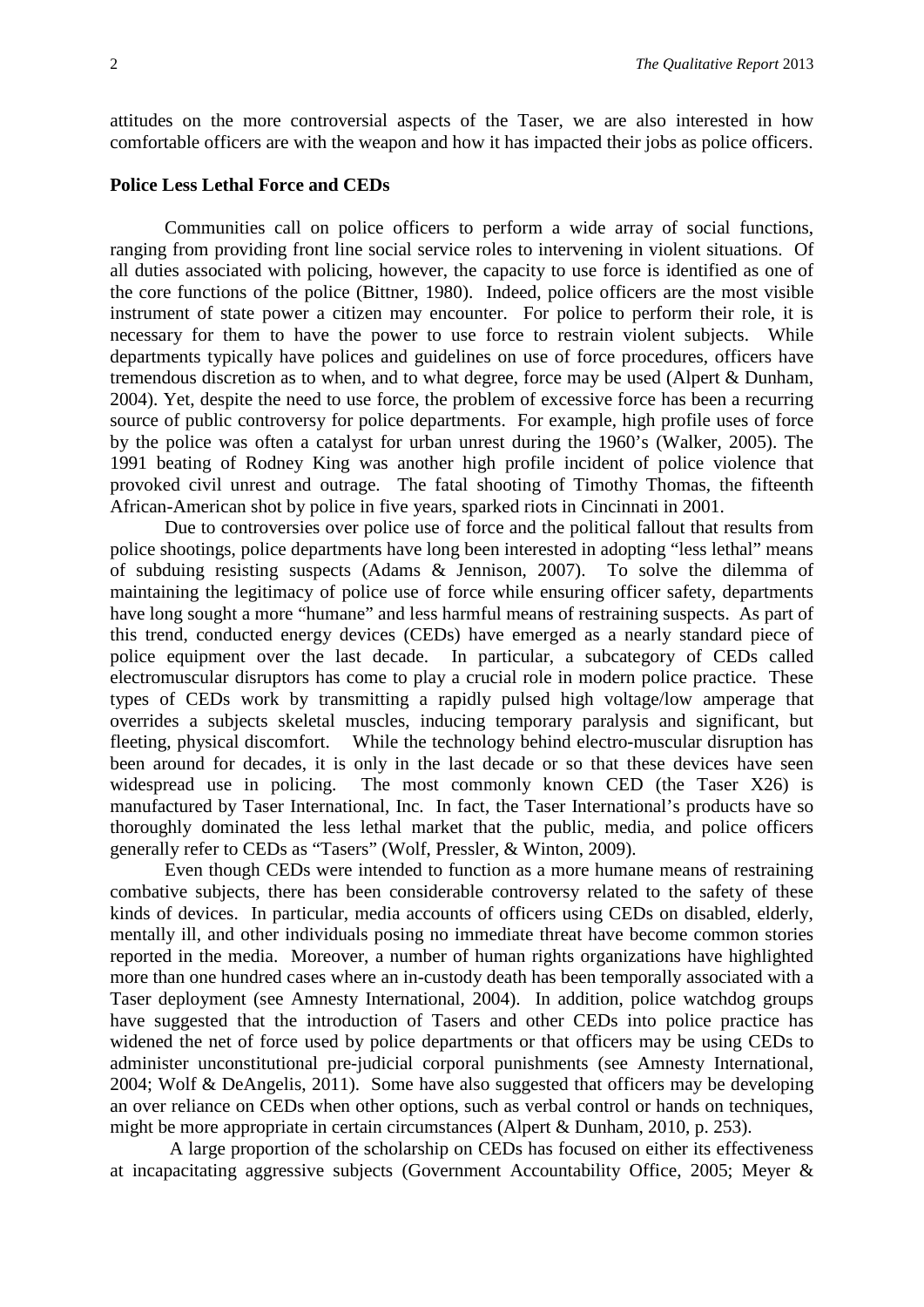Greg, 1992; White & Ready, 2007) or their health effects, especially cardiac and the secondary physical injuries to subjects resulting from a sudden loss in motor function (Fish & Geddes, 2001; Ho, Miner, Lakireddy, Bultman, & Heegaard, 2006; Kornblum & Reddy, 1991; Kosgrove, 1985; Levine, Sloan, Chan, Vilke, & Dunford, 2005; McDaniel, Stratbucker, Nerheim, & Brewer, 2000; McDaniel, Stratbucker, & Smith, 2000; Ordog, Wasserberger, Schlater, & Balasubramanium, 1987; Vilke & Chan, 2007;). Overall, while Tasers are not necessaryly medically benign, most of the preliminary medical research on Tasers has generally supported the idea that Tasers are less likely to physically injure healthy subjects than the use of hands-on physical force (hands, feet, or fists), impact weapon, or canines (Alpert & Dunham, 2010; Smith, Kaminski, Rojek, Alpert, & Mathis, 2007; Taylor & Woods, 2010). Moreover, a growing body of research has demonstrated that injuries to officers tend to drop when police departments introduce CEDs (Charlotte-Mecklenburg Police Department, 2006; Jenkinson, Neeson, & Bleetman, 2006).

#### **Research Questions**

While the health consequences of Tasers are increasingly understood, we know far less about the organizational or social effects that the spread of this technology has had on police departments and police-community relations. More importantly, while the viewpoints of anti-Taser activists and Taser manufacturers have received widespread coverage in the mainstream media, less attention has been devoted to officer attitudes towards CEDs. As researchers, we became interested in the topic of police use of CED's because it represented a site of controversy where questions of police use of force and more "humane" forms of use-of-force tactics were debated. From our perspective, this public controversy is a useful cultural site within which we can explore the deeper social and cultural tensions that exist in relation to the use of force by institutions of formal social control. While there is an increasing body of criminal justice and policy-oriented research on the technical and medical aspects of CEDs, we know very little about how the controversy is constructed and internalized by those who use the device -- police officers. We felt a qualitative approach using in-depth interviews was the best way to examine how officers may interpret the meanings and controversy associated with CED's, and how that may shape grounded policing practices.

As a result of the lack of research on officer perspectives on CEDs and community controversy, we developed the following research questions for our study:

RQ1: How do officers view the effectiveness, safety and accountability mechanisms associated with these types of restraint devices?

RQ2: How do training officers understand and make sense of the public controversy over CEDs?

RQ3: What can be done to mitigate the problems and controversies related to the deployment of CEDs?

To answer these questions, we conducted in-depth telephone interviews with police use-offorce training officers in two states.

#### **Data and Methods**

The research methods for this study were reviewed and approved by Ohio University's Institutional Review Board (IRB) on August 21, 2008 (Ohio University was Joseph De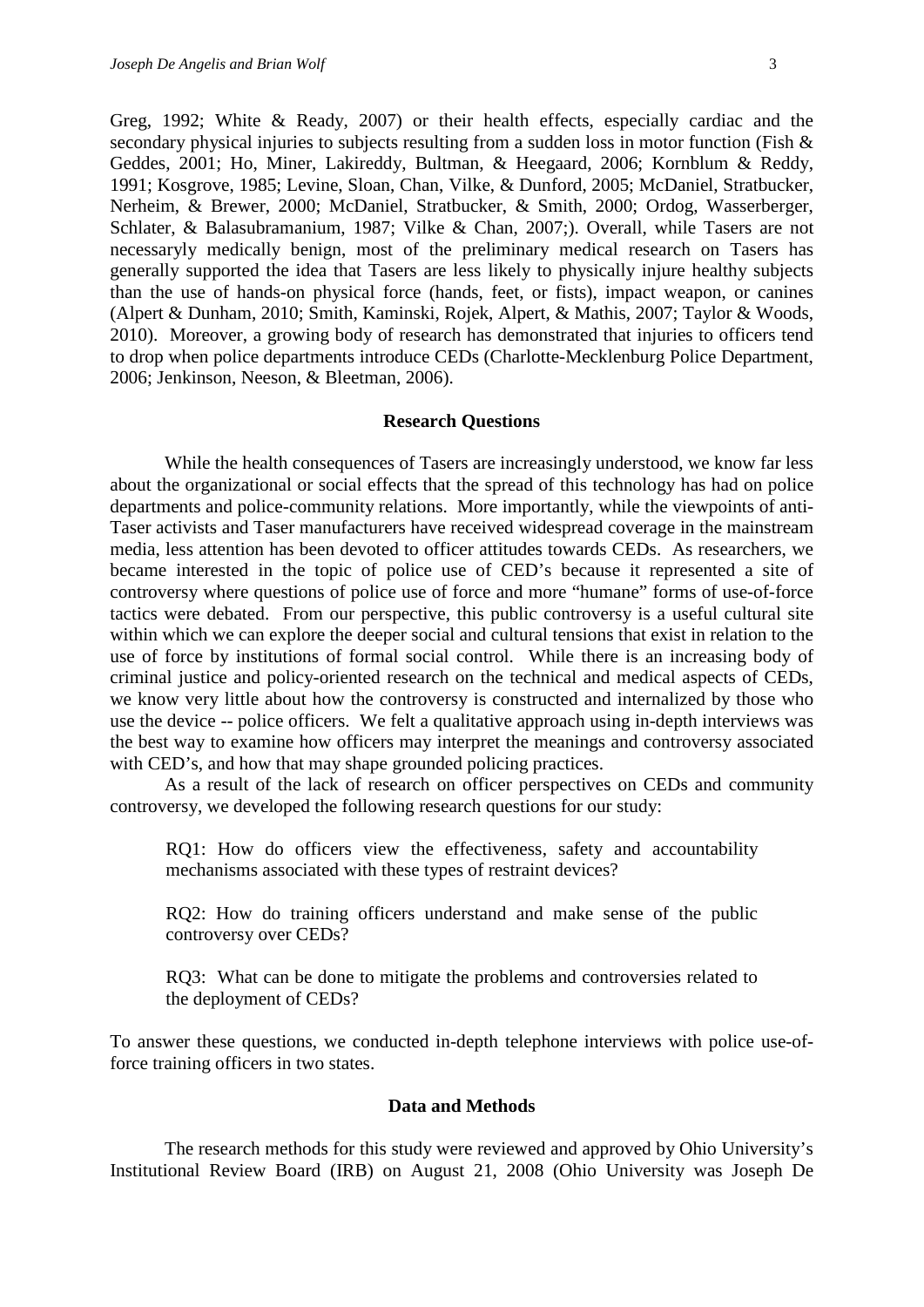Angelis' home institution at the time the interviews were completed). After receiving IRB approval, we conducted in-depth phone interviews with a stratified random sample of police use-of-force training officers in two states. We chose to interview training officers because of their familiarity with police technology, and especially less lethal restraint technology. Moreover, use-of-force training officers are intimately familiar with the training practices of their department and are usually well informed about their departments' policies and procedures.

We interviewed police training officers in two U.S. states, Ohio and Idaho. We chose these states for two reasons. First, since the investigators on this project were working at universities in Ohio and Idaho, we believed that the training officers' familiarity with the universities would have a positive influence on their willingness to consent to an interview. Second, both of these states are not commonly the site of policing research. Due to the unique characteristics of each state we devised the following sampling strategy: In Ohio, 25 departments were identified using a random sample of municipal police departments from two strata based on municipal population. Using the US Census' 2004 Population Estimates, we randomly selected 15 departments from cities with 10,000 to 50,000 residents and 10 from cities with more than 50,000 residents. Since there is far less diversity in the state of Idaho in terms of municipal population, the Idaho survey included a random sample of fifteen municipalities with more than 10,000 residents. We did not conduct interviews with officers from departments located in municipalities with less then 10,000 residents because we found during the pilot stage of this project that very small departments tended not to have dedicated use–of-force training officers. As a result, we chose to focus on municipal departments in medium-to-large cities.

|                       | N   |  |
|-----------------------|-----|--|
|                       |     |  |
| <b>Response Rate</b>  |     |  |
| Departments in Sample | 40  |  |
| Responded             | 27  |  |
| Refused               |     |  |
| Non-response          | 12  |  |
| <b>Response Rate</b>  | 68% |  |
|                       |     |  |

#### **Table 1. Interview Response Rate**

After the departments were selected, we took several steps to solicit interviews. First, we sought to identify the departments training officer(s) from the departments' websites (this information is available on  $\sim$  25% of the departments websites). If the department did not post this information on their website, we contacted the department through the use of their general line and asked for the name and contact information (phone and email) of their department's use-of-force training officer. Once we secured the training officer's contact information, we contacted them by phone and sought to gain informed consent to conduct the interview. At the beginning of the interview, we explained the purpose of the study, the length of time the interview would likely take, and that the interview would be voluntary and confidential. Once the officer gave their informed consent, we conducted the interview. Once the interview was completed, it was transcribed for analysis. Of the 40 police departments contacted, 27 (68%) participated in the interviews (interview times ranged from 35 minutes to two-and-a-half hours). All of the officers that completed interviews worked for departments that had adopted or were in the process of adopting Tasers. Table 1 summarizes the overall interview response rate.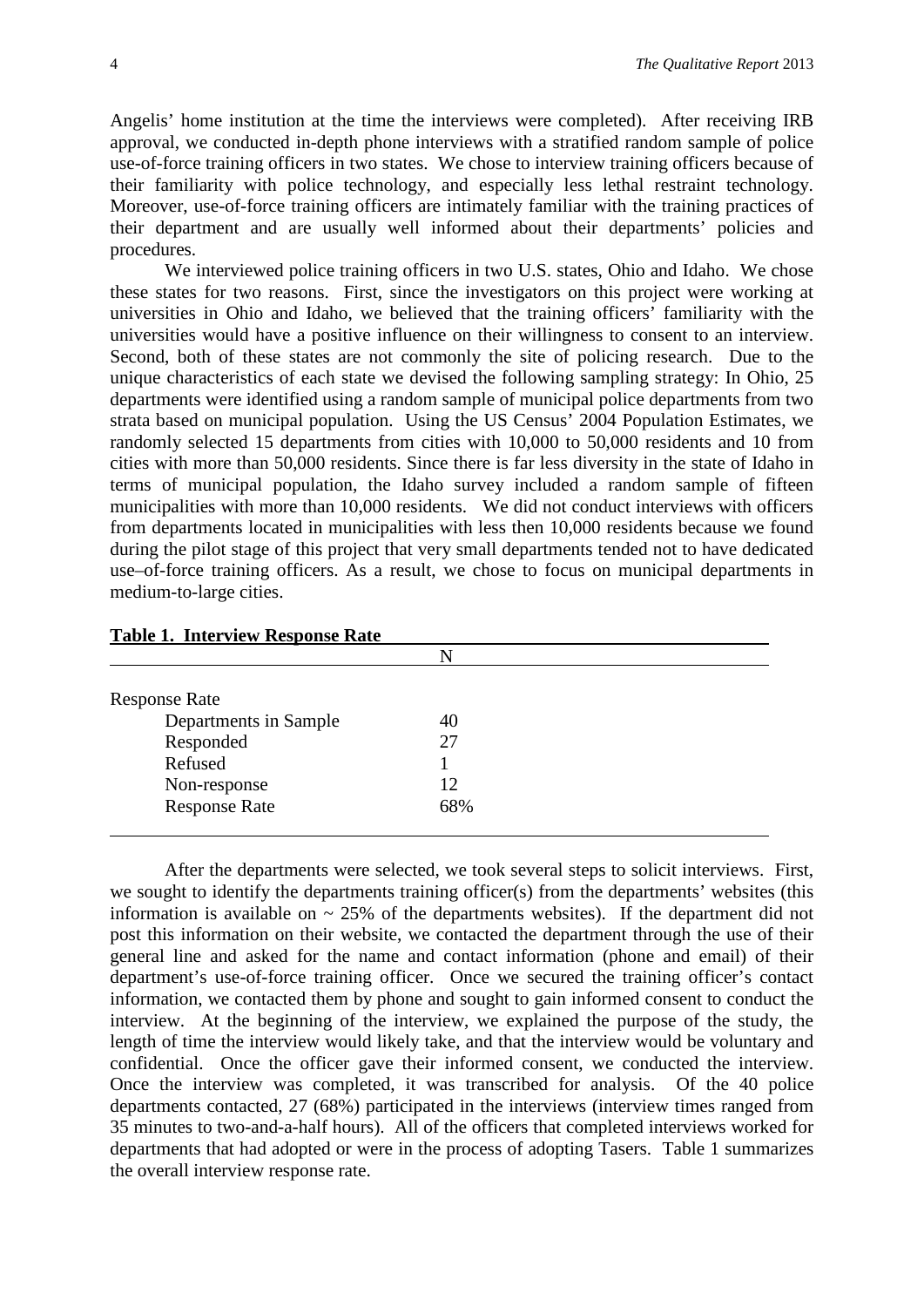As this paper is primarily concerned with how officers describe their experiences with CEDs, how they view the controversy over CEDs, and what officers believe can be done to reduce this controversy, we opted for a research approach that allows for the exploration of in-depth meaning and contextual ideas associated with the deployment of CEDs. This type of research focus requires a qualitative method of analysis that is somewhat unconventional in police research. Recently, some quantitative research has begun to emerge that examines patterns of CED adoption, policy, field use, and the efficacy of these types of devices (see Thomas, Collins, & Lovrich, 2010). While such research is extremely important and has helped enhance our understanding of police less lethal force options, this work aims to fill in some of the rich detail in officer attitudes that can be missed by quantitative surveys. From our perspective, qualitative data analysis enables us to delve much further into how CEDs are understood by officers that use the technology (and in this case, officers that train other officers in how to deploy this type of technology). This type of qualitative research permits us to explore officer attitudes inductively, allowing for themes to emerge based on the rich narrative descriptions of officers (Patton, 2005). From this perspective, the descriptive accounts of police work given by police training officers may provide insight into officer attitudes that may not be anticipated in advance when developing large sample, quantitative surveys. Based on our research questions and the subsequent collection of interview data, we were able to transcribe, code, and analyze the data to investigate recurrent themes and subthemes in officer perspectives on Tasers and community controversies.

After the interview process was completed and each interview transcribed, we conducted an interpretive thematic analysis of the interviews with the assistance of NVivo  $9^{TM}$ software (QSR International, 2010). After receiving the completed transcriptions, we began the analysis by first reading through ("eyeballing") each of the transcribed interviews multiple times, making relatively short, general notes about recurrent themes (Bernard, 2000). The goal of the initial readings was to develop a sense of the overall context of officers' comments, as well as identify the broadest possible themes before we began to formally code each individual expression of themes and subthemes into distinct units (Thompson & Barrett, 1997). After we developed a sense of the broad thematic contours of the data, we began to more systematically and selectively code each text segment that matched each individual theme. As we read and re-read the data, we initially marked individual themes. However, as we were able to identify clusters of related thematic ideas, we began to re-code text segments hierarchically into themes and subordinate subthemes. For example, a theme initially coded as the "Public does not understand Tasers" was later coded as either misunderstandings due to "sensational" or "inadequate" media reporting.

While we did not explicitly adopt Grounded Theory as our theoretical approach, we sought to ensure reliability in our coding by utilizing the process of constant comparison (Dye, Schatz, Rosenberg, & Coleman, 2000; Strauss, 1987). Each individually coded text segment was compared to previously coded segments with the same classification across each of the cases. Over time, this led to substantial revision in the organization of the coding scheme. Once we were comfortable that we had identified the major themes and subthemes, we quantified the number of times each theme appeared across our cases. We opted to do this not in an effort to draw inferences to some larger population of training officers, but only to contextualize the relative frequency with which officers in this sample invoked particular themes during their interviews. These frequencies are represented in the charts found in the rest of this paper.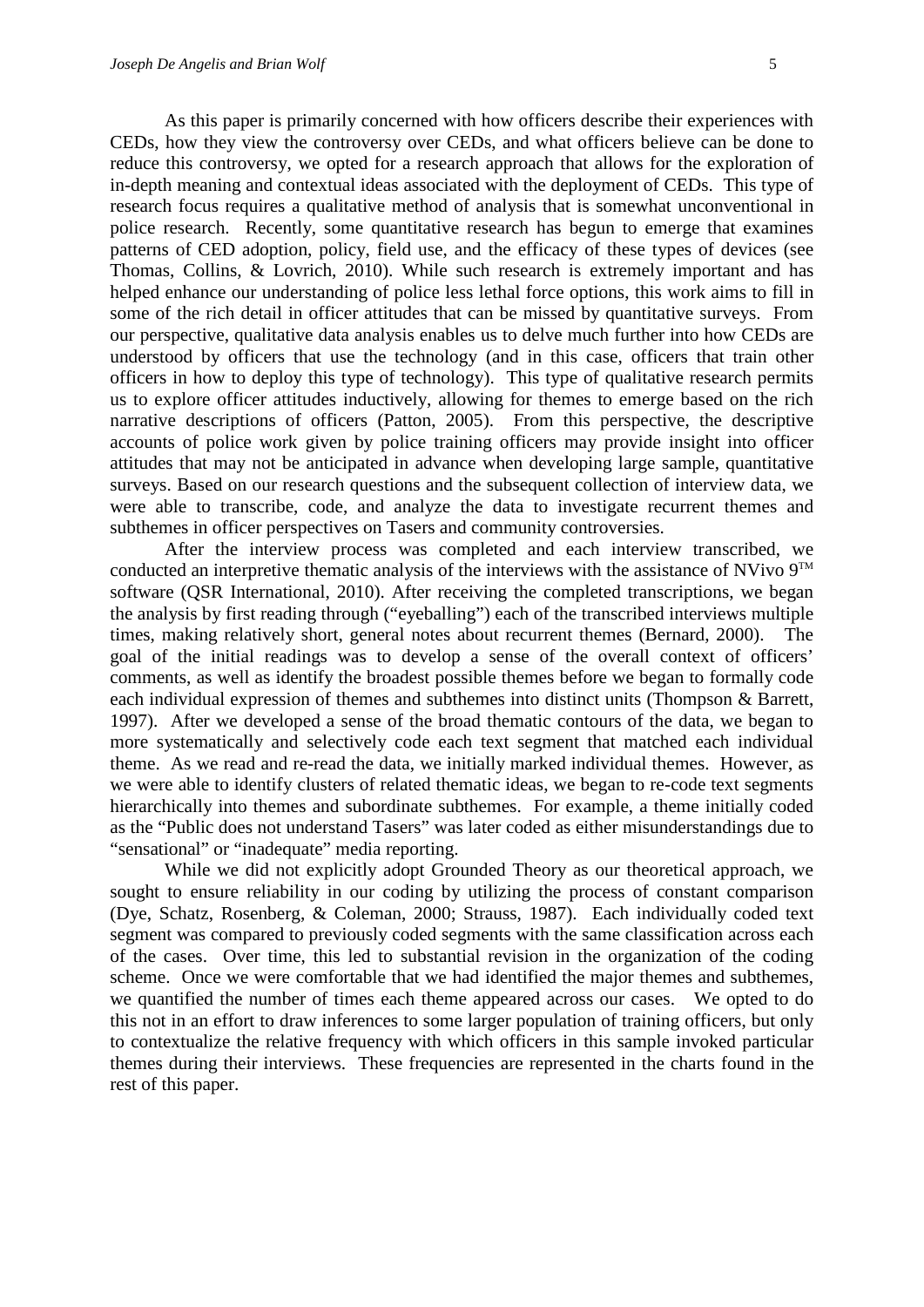#### **Findings**

In order to develop some background and build rapport with each officer, we initiated interviews with a series of general questions about the makeup and organization of the officer's department. With these questions, we collected basic demographic information, whether the department had adopted some form of CED, patterns of use, training and existing policies regarding CEDs (and particularly Tasers). Before asking officers specific questions about CEDs, we queried about the department's use-of-force policies and procedures. We also asked officers about the presence of a community-policing program and how they would characterize their relationship with the community. The final parts of the interview probed training officers' understandings and viewpoints of the more controversial aspects of the CEDs. While specific questions were asked verbatim of each training officer, the interview was designed to be free flowing and as conversational as possible. Based on these interviews we were able to identify several common themes among the officers we contacted. While the general departmental information can be useful for understanding organizational context, the rich descriptive data contained in individual officer responses provides useful insight into training officer opinions and perceptions of the controversy, or lack thereof, in their communities.

After obtaining some basic information about the composition of the officer's department, we asked about the policies and training procedures the departments had implemented. Based on the officers' response, we ascertained that a little more than half of all uniformed officers in the departments we surveyed were certified to carry the Taser (with wide variations). Table 2 presents the department size, police carrying, and the training used required by departmental policy. Initial training typically lasted between six and eight hours, with an average of 6.8 hours. All but two departments required annual or ongoing recertification averaging 3.1 hours of instruction.

|                                           | Mean  | SD   | Range             |
|-------------------------------------------|-------|------|-------------------|
|                                           |       |      |                   |
| Number of officers $(n=27)$               | 170   | 349  | 23 - 1780         |
| Percent officers carrying Tasers $(n=25)$ | 51.9% | 28.5 | 8%-100%           |
| Training hours $(n=25)$                   | 6.8   | 2.6  | $4 \text{ to } 8$ |
| Recertification hours $(n=25)$            | 3.1   | 12   | $0$ to 4          |

|  | <b>Table 2. Department Characteristics and Taser Training Hours</b> |  |  |
|--|---------------------------------------------------------------------|--|--|
|  |                                                                     |  |  |

Table 3 presents a summary of Taser adoption patterns and training procedures reported by the training officers we interviewed. The Taser X26 is, by far, the most popular model of CED used with 19 of 25 departments using it exclusively. Several officers (4) mentioned that their department was considering adding other types of CEDs, such as the longer range Taser X12 shotgun round. We also had discussions with officers about some more of the specific aspects of the training procedures. For instance, we asked if officers were shocked as part of the initial training. All but five officers affirmed that officers were shocked by a Taser to allow them to experience the effects of CEDs firsthand, but most said it was a voluntary part of the training. A number of training officers who said it was voluntary also stated that nearly all trainees elect to have a CED used on them. Internal training was the preferred method of certification and most training officers were trained and certified by Taser, Inc., who subsequently trained the department's officers.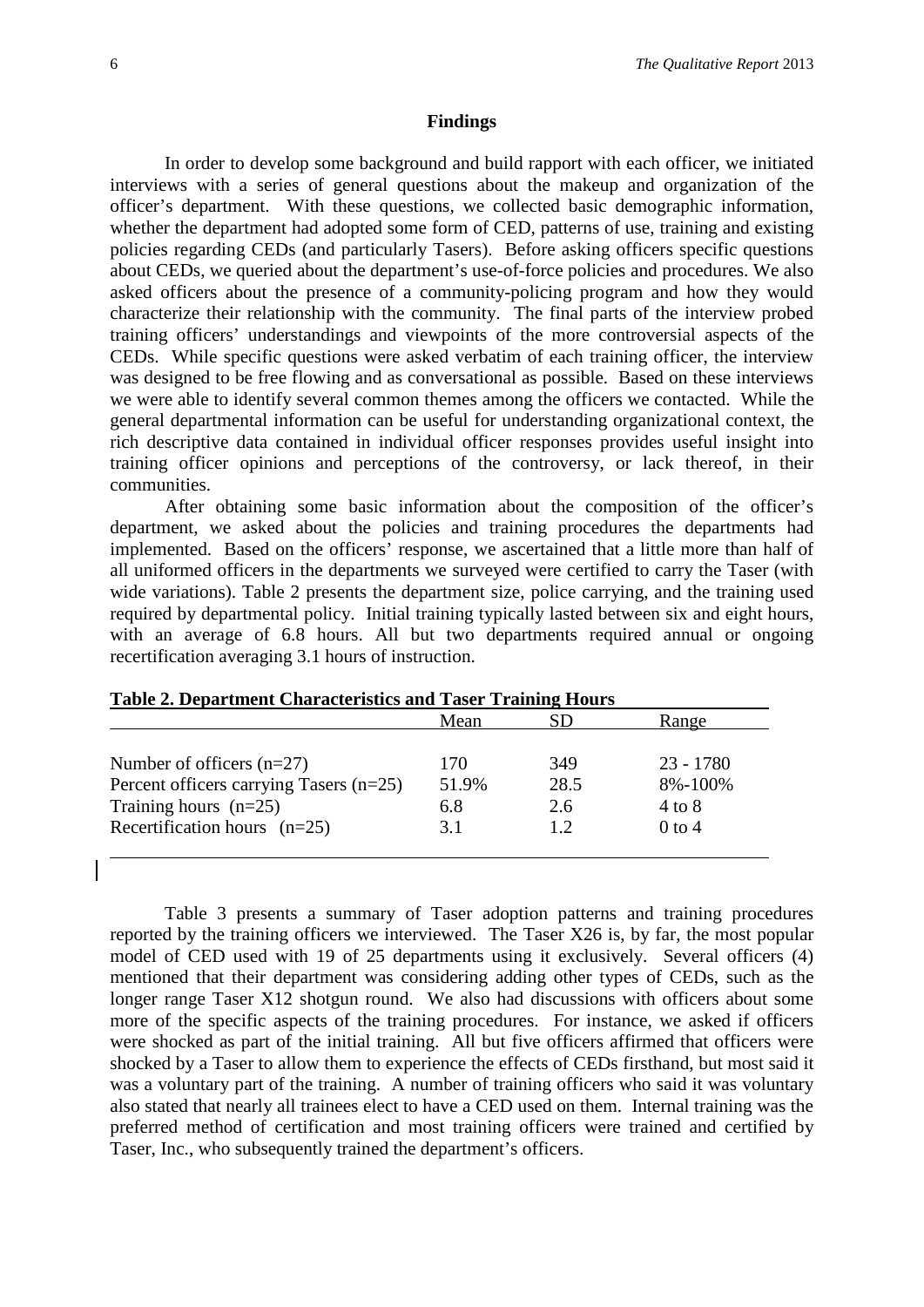|                                 | N              | Percentage |
|---------------------------------|----------------|------------|
| Department has Taser?           |                |            |
| Yes                             | 25             | 92%        |
| N <sub>o</sub>                  | $\mathbf{1}$   | 4%         |
| Adopting                        | 1              | 4%         |
| Which model?                    |                |            |
| $X-26$ only                     | 19             | 73%        |
| $M-26$ only                     | $\mathbf{1}$   | 4%         |
| <b>Both</b>                     | 6              | 23%        |
| Are officers shocked?           |                |            |
| Voluntary                       | 13             | 56%        |
| Yes                             | 5              | 22%        |
| No                              | 5              | 22%        |
| How are officers Trained?       |                |            |
| Internal                        | 8              | 42%        |
| Internal (Taser Master Trainer) | 8              | 42%        |
| External                        | $\overline{3}$ | 16%        |
| Reduction in Officer Injury     |                |            |
| Yes                             | 12             | 52%        |
| Yes, anecdotal                  | $\overline{2}$ | 9%         |
| N <sub>o</sub>                  | 3              | 13%        |
| Don't Know/Unclear              | 6              | 26%        |
| <b>Safety Concerns</b>          |                |            |
| N <sub>o</sub>                  | 19             | 76%        |
| Yes, cardiac                    | 2              | 8%         |
| Yes, accidental discharge       | $\overline{2}$ | 8%         |
| Yes, suspect falling            | $\mathbf{1}$   | 4%         |
| Yes, excited delirium           | 1              | 4%         |

**Table 3. Patterns of Taser Adoption, Training, Injury Reduction and Safety**

#### **Officer Views of the Benefits of CEDs**

After obtaining departmental information and probing about the patterns of deployment and training procedures, we asked questions about each training officer's feelings about the use of CEDs. One central area we inquired about was the officer's perception of the overall safety of the device. We found that officer safety was a primary reason for favoring the adoption of CEDs (See Table 3). Suspect and citizen safety was also routinely mentioned by training officers. In addition to open-ended responses, we also asked each training officer directly "do you think Tasers are safe?" Overwhelmingly, officers voiced a belief that CEDs were safe devices. Fully three-quarters (76%) of officers had no safety concerns about CEDs and a majority indicated that that the adoption of these devices resulted in an overall pattern of injury reduction. During the interviews, officers would often elaborate on their reasons for believing the device is safe.

I have no concerns at all over the safety of the technology. It's been proven safe… safe enough out here and all its deployments, and everything that I've read and studies they've done, the Taser's never actually caused a death yet. (Officer M)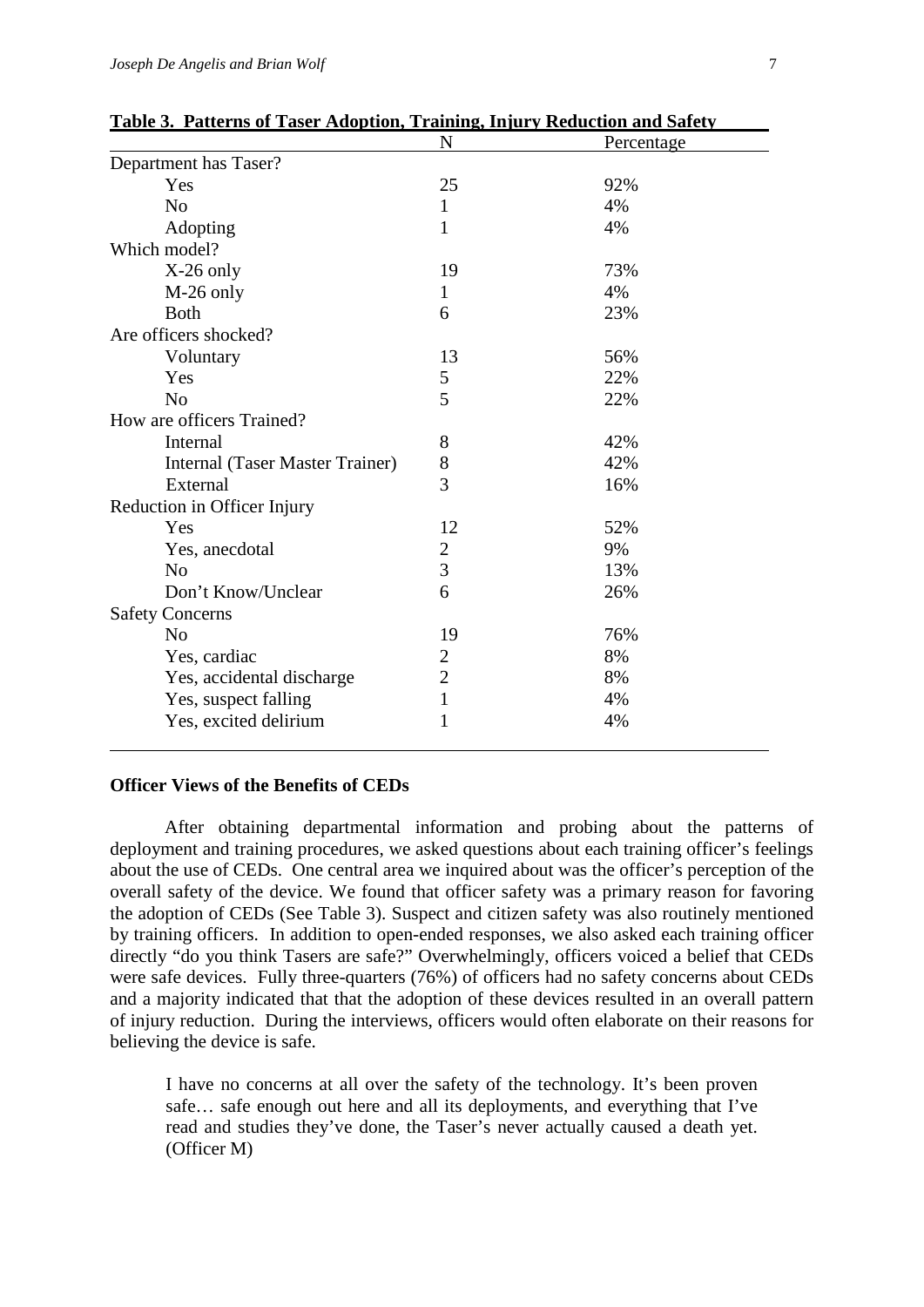In fact, many officers were quick to refer to the same studies and literatures certifying CEDs as safe and effective device. Other officers have mentioned that they had the CED used on them during training and that was the proof that the CED is safe: "I've taken 12 full exposures to the Taser including a 20 second continuous exposure. And, I find that, you know, as soon as it's over, I have recovered within a second of the effects of it." (Officer K) Indeed, many officers used their own experience in being shocked by a CED (as part of the standardized training procedure for certification to use the device) as evidence for the safety of this type of technology.

In only a handful of instances (six total), did officers mention or imply that they were not sure if CEDs were safe or not. Even in these few occasions, it was a vague concern of unknown effects or uncertain risks,:

I think there's still the unknown out there. As far as, you know, I think the human body is such a fascinating thing, that you know, you will never know everything about it, and will know, never know, and everybody's different (Officer H).

Several officers did mention the subject of in-custody deaths, but they also made the point that "other factors" were responsible for the deaths, including factors such as excited delirium, positional asphyxia, drug use, and other medical problems. Again, officers referred to studies that seem to indicate this. For example, one officer argued that: "People have died after they've been Tased, but autopsies have proven…that it wasn't the Taser – it was because of drugs or something else in their system" (Officer M). Another officer (J) mentioned being concerned about potential adverse effects. Yet, the officer was also quick to point out that deaths were being caused by factors other than CEDs:

You can't help when you hear those situations where you hear people that are dying from that, but they, they've been very consistent and clear that it's always, there's other factors involved. You're dealing with someone with some cocaine, psychosis, positional asphyxia situations…medical problems that are only, that happened to be a factor in that case. And, they're maintaining and have successfully supported the fact that the Taser was not the result of that. But, you know, common sense, you still can't get a little, you can't help but get a little concerned.

We found that despite some occasional, but ambiguous concerns about the safety of CEDs, officers generally felt that theses devices were a safe piece of police restraint technology, especially when adequate training and accountability procedures are in place.

Besides injury reduction, one of the ways that officers represented the safety of CEDs was by emphasizing the device's deterrent effect, which can be used to reduce the risk of harm to both officers and suspects brought about by hands-on control techniques. In particular, officers talked about the deterrent effects of simply unholstering and aiming a CED. For example, Taser International's X26 has a laser guide that is used to aim the weapon. The recognition, on both sides of the Taser, of the meaning of the "red dot," is said to alter suspect behavior, often preventing an escalation of tense situations into something dangerous. The deterrent effect of the "red dot" was mentioned, in detail, by four of the officers that we interviewed, as in the case of this officer's description:

I can tell you circumstances where people have seen the red dot from the Taser and just automatically given up because of the tool itself is intimidating.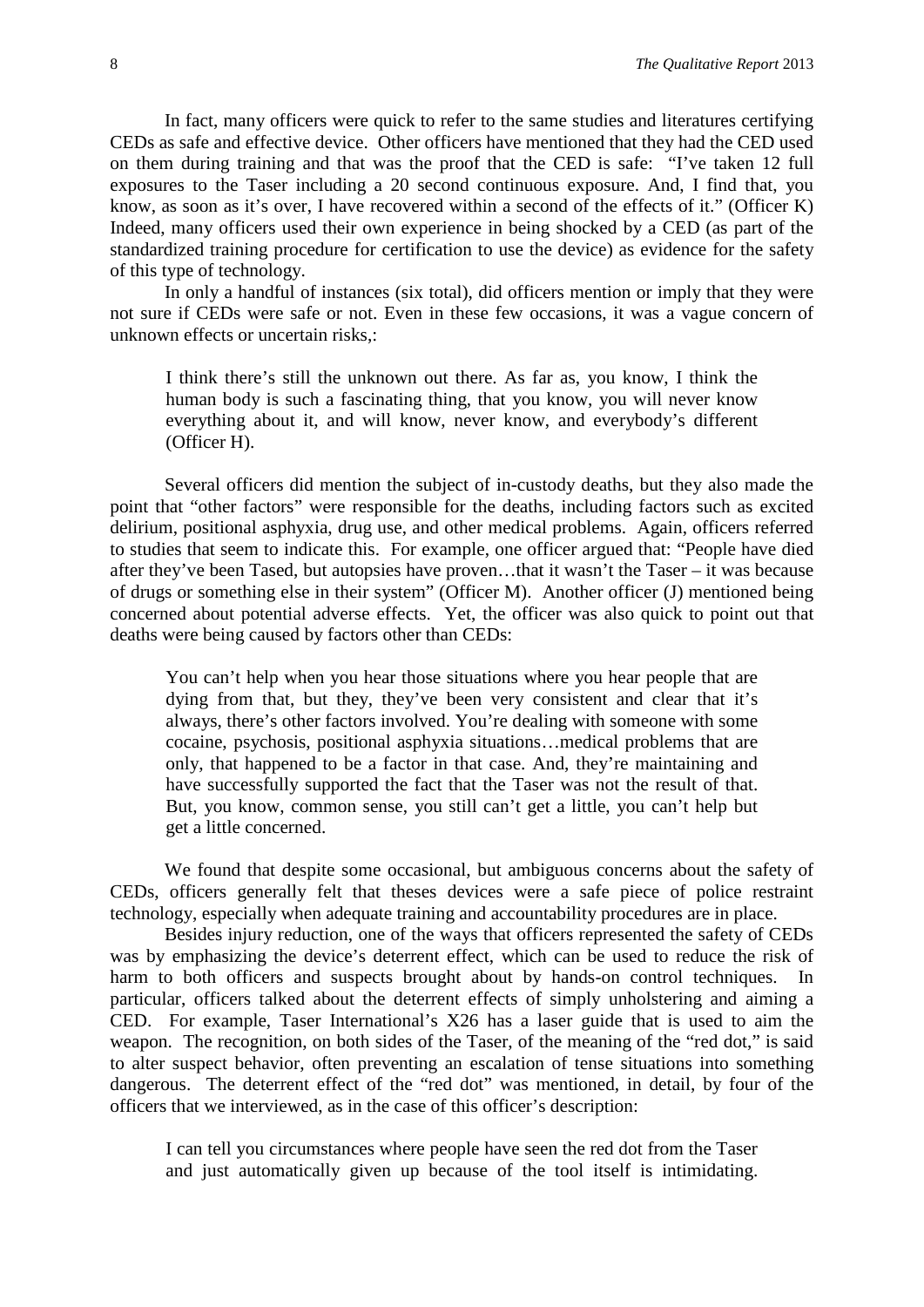Whether they've had personal experience being tased before, it's a deterrent tool. But you know, the biggest benefit has just really been that, it doesn't, you know, both thesuspect and the officer don't get into that physical combat, and so it just reduces injuries to both parties uh, involved. (Officer N)

Officers also mentioned the deescalating potential of the weapon. As the prior quote demonstrates, some officers argued that the simple act of unholstering and pointing CEDs can have a deterrent effect, which enables officers to avoid using much more serious forms of force. Another officer further describes the deterrent effect of drawing the CEDst:

I know that the controversy has definitely affected public opinion as far as most, you know, we've actually had, you know, like I said, about a dozen deployments. But, we've drawn the taser and pointed it at a lot of people. And, as soon as they see it, see the laser dot, they, we've had several comments where, 'Oh, that's one of those tasers. I give up.' So, which has actually worked out well for us. (Officer K)

**Table 4. Open-ended categorical themes mentioned by police training officers of Taser strengths and limitations (Poisson frequency)**

|                                       | <b>Category Frequency</b> |
|---------------------------------------|---------------------------|
| Main benefit of Taser                 |                           |
| Officer and Citizen Injury Reduction  | 6                         |
| Officer Injury Reduction (only)       | 3                         |
| <b>Deterrent Effect</b>               | 4                         |
| Avoid contact or "hands off"          | 3                         |
| "Equalizer" for female officers       | $\overline{2}$            |
| <b>Effective situations</b>           |                           |
| <b>Resistant/Noncompliant Suspect</b> | 13                        |
| Suicidal Person                       | 5                         |
| <b>Emotionally Disturbed</b>          | $\overline{4}$            |
| <b>Domestic Situations</b>            | $\overline{4}$            |
| <b>Alcohol Related</b>                | $\overline{4}$            |
| Prevent fleeing                       | $\overline{2}$            |
| Animals                               | 1                         |
| <b>Situations Not Effective</b>       |                           |
| Thick clothing                        | 8                         |
| Large/strong people                   | 3                         |
| In crowds/bystander close contact     | 5                         |
| <b>Flammable situations</b>           | $\overline{2}$            |
| <b>Distance</b>                       | $\overline{c}$            |
| When suspect too inebriated           | $\overline{3}$            |
| <b>Drawbacks</b>                      |                           |
| Overdependence/reliance               | 5                         |
| Extra burden                          | 5                         |
| Officer injury (AD)                   | 1                         |
| Officer misuse                        | 2                         |
| Deskilling                            | 1                         |
| No Drawbacks                          | 7                         |
|                                       |                           |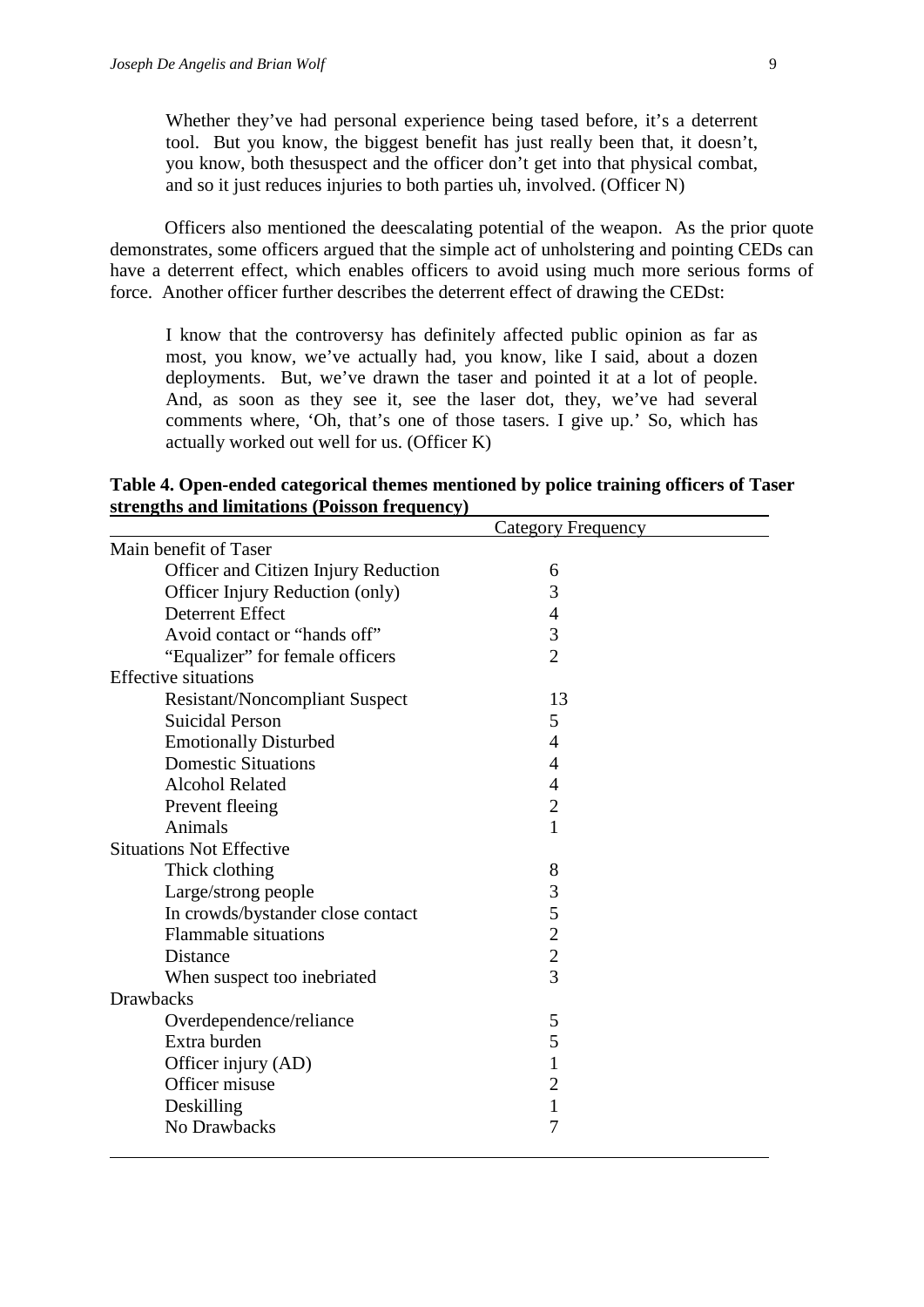In all, officers viewed CEDs as effective use-of-force devices that aids police in a variety of situations. Table 4 tabulates several off the common themes regarding the benefits, efficacy and limitations of CEDs based on our interviews with officers. From the point of view of the police officer, CEDs become a vehicle by which officers can de-escalate potentially volatile encounters without resorting to dangerous types of physical force. Overall, the officers argued that this aspect of CEDS made policing safer for both officers and suspects. Also of note is that two officers (male) felt CEDs were an "equalizer" for female officers against larger or stronger individuals. Besides subduing noncompliant suspects, officers found CEDs to be effective in a variety of situations including when used on emotionally disturbed individuals, suicidal persons, and in domestic situations.

Clearly, safety and injury reduction are represented as a central benefit of CEDs, in addition to the utility of these devices for controlling noncompliant suspects. Yet, while training officers indicated near universal approval of CEDs in terms of their the tactical merits and usefulness, a number of the same officers were also quick to add that CEDs were just "another tool" within their available use-of-force options (mentioned six times), and that this tool is not without limitations. When asked, most officers mentioned situations where CEDs would not be effective and several officers noted drawbacks including the problem of officers becoming over-dependent on these devices, carrying extra items in their belts, and the possibility of misuse. Training officers were also cognizant of the limitations of CEDS and spoke of the reduced efficacy of the device on people with heavy clothing or suspects who are too large to be incapacitated by the device. Some also discussed the safety of deploying the device in flammable situations, near bystanders, or if the suspect is at risk of falling. Seven other officers said that they saw no drawbacks at all about the device. In sum, officers voice widespread support in the use of CEDs as safe and effective weapon.

#### **The Perception of the Controversy**

Throughout our interviews with police training officers, we found that police were keenly aware of the contentious public debate over CEDs. During the later half of our interviews with officers, we sought to identify why police training officers thought CEDs were a controversial police technology. To accomplish this, we asked about citizen complaints regarding CEDs and the interaction between the police and the community, as well as how officers would characterize the public's knowledge of the devices. While some officers were hesitant to talk about the contentious aspects of CEDs, most willingly volunteered their points of view, and others talked about it with only a little prompting.

Table 5 summarizes some our findings regarding police perceptions of community relations and public knowledge of CEDs. Overwhelmingly officers reported having a positive relationship with the community, and nearly two-thirds reported that their department had regular dialogues with the community. Almost half of training officers reported receiving citizen complaints about the Taser (11), and 4 out of 24 departments that addressed this issue said that a formal complaint had been filed by a community member complaining about the inappropriate use of a CED. Despite reporting warm relations with the community, half of all officers who responded said that the public was not well informed about CEDs. From here, we sought to examine how training officers perceived the relationship between public perceptions and controversy over CEDs.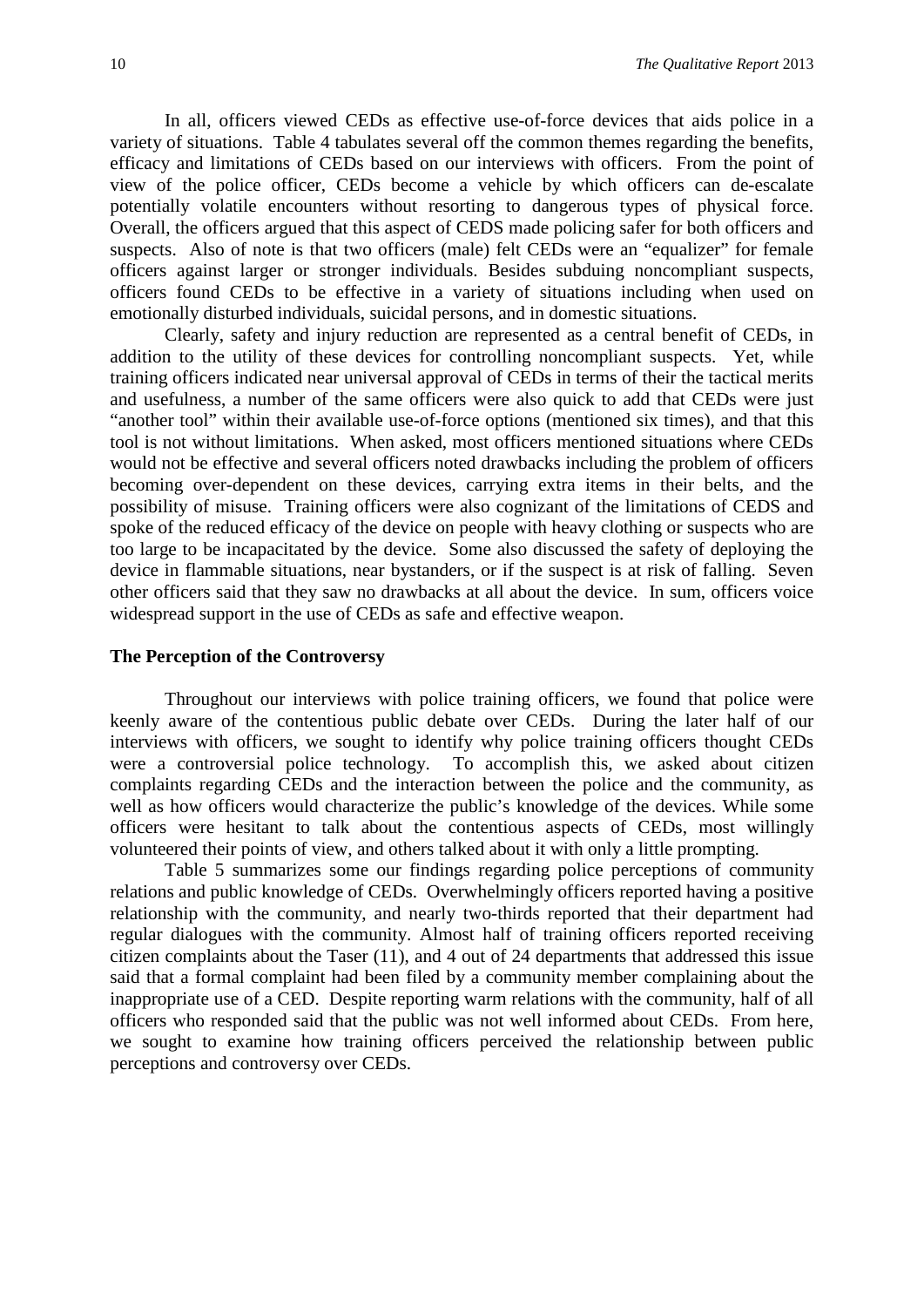|                                         | <b>Response Frequency</b> | Percentage |
|-----------------------------------------|---------------------------|------------|
| <b>Citizen Complaints About Taser?</b>  |                           |            |
| Yes                                     | 11                        | 46%        |
| N <sub>o</sub>                          | 13                        | 54%        |
| Relationship to community               |                           |            |
| Very Favorable                          | 10                        | 38%        |
| <b>Generally Favorable</b>              | 14                        | 54%        |
| Neutral                                 | 1                         | 4%         |
| "Mixed"                                 | 1                         | 4%         |
| <b>Regular Dialogues With Community</b> |                           |            |
| Yes                                     | 17                        | 63%        |
| No                                      | 10                        | 37%        |
| Public well informed                    |                           |            |
| Yes                                     | 3                         | 13%        |
| Somewhat                                | 6                         | 25%        |
| No, but improving                       | 3                         | 13%        |
| No/Not at all                           | 12                        | 50%        |
| <b>Received Media Attention?</b>        |                           |            |
| Yes                                     | 13                        | 59%        |
| N <sub>0</sub>                          | 9                         | 41%        |
| Media Attention Positive or Negative?   |                           |            |
| Positive                                | 8                         | 57%        |
| Mixed                                   | 4                         | 29%        |
| Neutral                                 | 1                         | 7%         |
| Negative                                | 1                         | 7%         |
|                                         |                           |            |

**Table 5. Prevalence of Citizen Complaints, Police-Community Relations and Officer Perceptions of Citizen Knowledge About Tasers**

To elicit officers understanding of this controversy, we asked, "Why do you think the Taser is controversial?" Based on officer responses, we found several central themes relating to the source and reasons for the controversy. These items are tabulated in Table 6 and elaborated on in the next three sub-sections. We also interviewed officers about the perceived misconceptions the public may have in relation to CEDs.

According to the officers we interviewed, the most common misconception held by the public relates to a lack of understanding about CED technology. Twelve officers said that the public thinks that CEDs electrocute suspects. An additional five officers specifically mentioned that the newness of a technology and the perception of change could instigate controversy. As one officer describes the source of the controversy:

Any, any time you use new technology, and this happens when they introduced OC spray, years and years ago, it happened when police officers switched from revolvers to semi-automatic pistols, because the increased number of bullets, any time you change, and then when you throw in the mix of using what is perceived as electricity, then it becomes highly controversial. (Officer J)

From the point of view of this officer and three other officers, the introduction of CEDs is no different than the introduction of prior force technologies in policing. The skepticism among public is thought to be a result of the novel nature of the use-of-force technology. While this was mentioned regularly, many of the officers who elaborated on the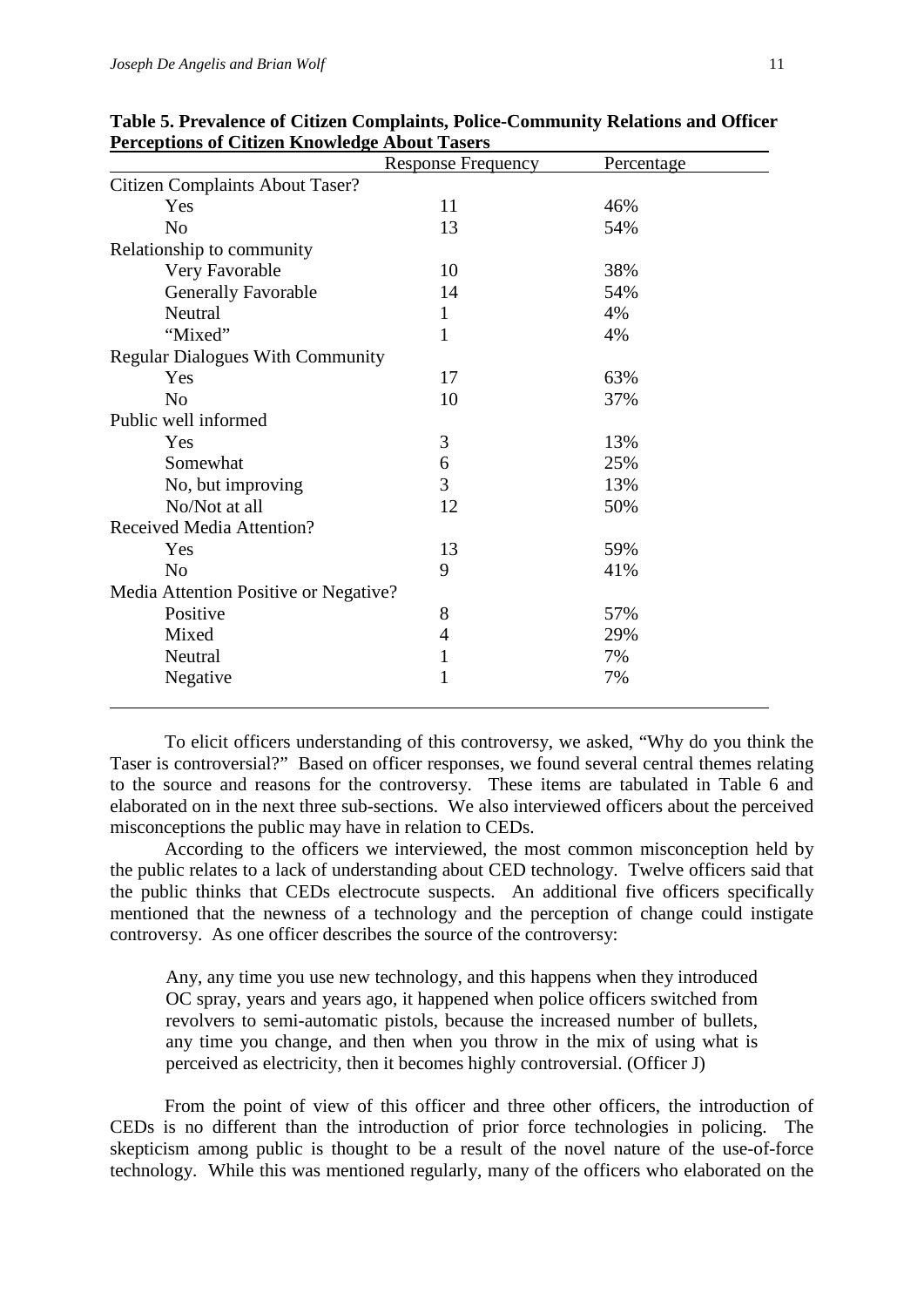problem of controversy felt that the public misunderstood the nature of the technology, and often misunderstand how CEDs have helped to improve the force options available to officers.

You need to explain to 'em that, you know, people, you know, the rules, you know…the rules are that young men die, and number two – you can't do anything about it… People wantin' to fight the policeman and unfortunately, sometimes they die... And then, prior to the, the tasers, we're doin' the same thing that Wyatt Earp did – we either beat 'em or we shot 'em. We've not had that much change within a 150 years 'til the tasers came about. (Officer E)

After eliciting feelings such as this, we then probed to officers for their viewpoints on CEDs and the roots of the controversy. We found that the officers we interviewed tended to see the controversy over CEDs as stemming from a variety sources. How officers view each of these sources is worth examining in some detail. What follows is a description of the three main themes that we found in how the training officers explained the source of the controversy, which we describe as the misinformed public, the sensational media, and the agitation of activist groups with a political agenda.

| Table 6. Open-ended categorical themes mentioned by police training officers for sources and |  |
|----------------------------------------------------------------------------------------------|--|
| solutions to the Taser controversy. (Poisson frequency)                                      |  |

|                                        | <b>Category Frequency</b> |
|----------------------------------------|---------------------------|
| Public Misconceptions (open ended)     |                           |
| <b>Thinks Electrocution</b>            | 12                        |
| <b>Thinks Lethal</b>                   | 4                         |
| Doesn't understand technology          | 5                         |
| Media                                  |                           |
| <b>Barbs</b>                           |                           |
| Reasons For Controversy (open ended)   |                           |
| Media                                  | 8                         |
| Misinformation (within general public) | 9                         |
| Interest groups                        | 4                         |
| Because it is a new technology         | 5                         |
| Use of force                           | $\overline{2}$            |
| Lethality                              | $\overline{2}$            |
| Corporal punishment                    |                           |
| How to reduce controversy?             |                           |
| Education                              | 9                         |
| <b>Public Dialogue</b>                 | 6                         |
| Media                                  | 3                         |
| Training                               | 3                         |
|                                        |                           |

### **The Misinformed Public**

The first and most commonly mentioned aspect of the CED controversy was the role of the public's misconceptions about police work and use-of-force. As we probed officer responses about the controversy, we found that many of them were quick to mention that they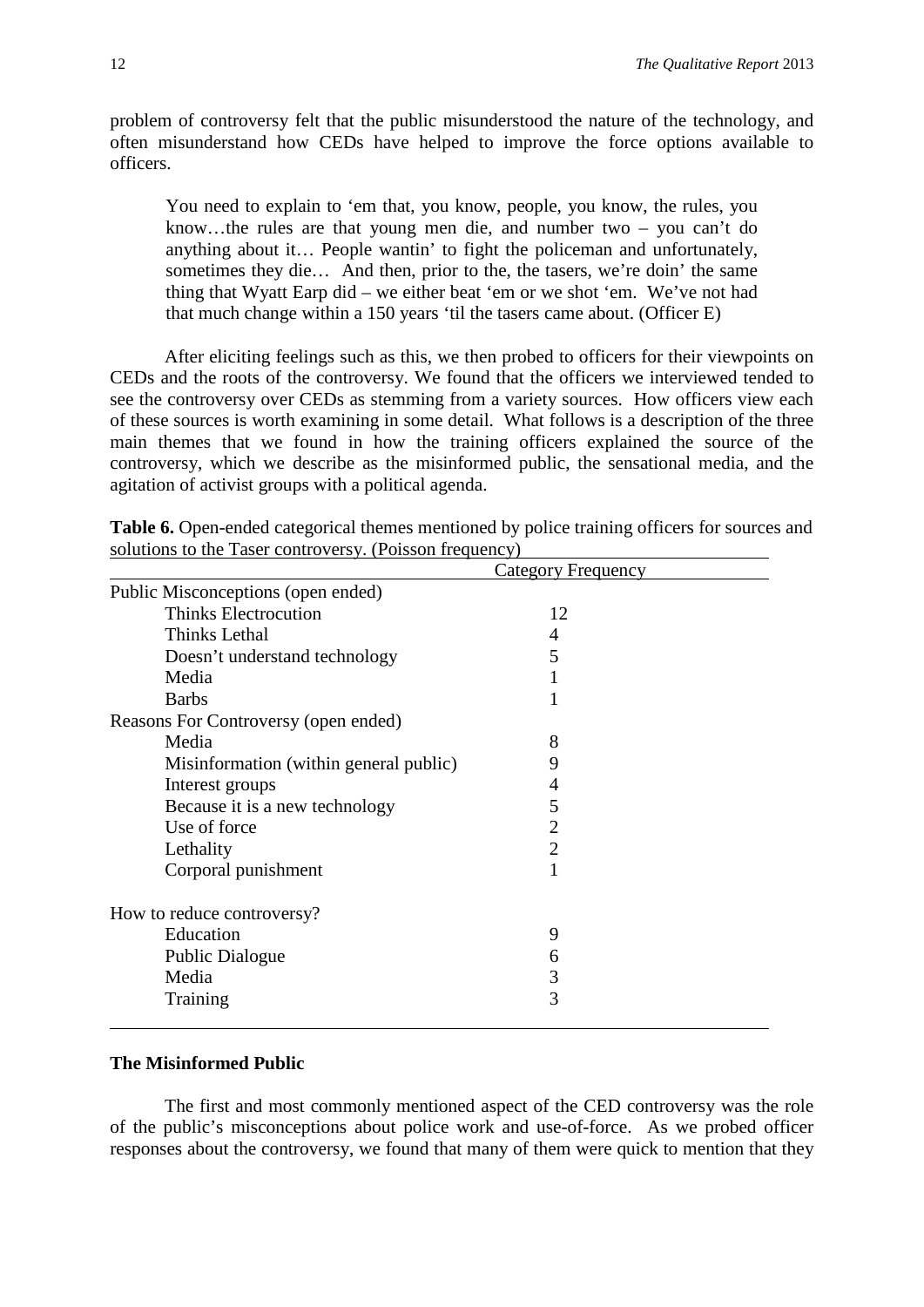felt that the public does not understand police work, in general, and are specifically misinformed about CEDs.

[It is] public misinterpretation of, of events associated with [the Taser]… It's like, you know, officers respond to somethin', they don't want to go hands-on, and the risk of injury to the subject or themselves. They use a taser. Boom! You know, that guy dies and, you know, it's a whole big investigation…I'd say there's a misconception that a Taser has a high probability of injury or death. I'd say that's probably about the biggest misconception… there's a misconception that it's a cure-all for anything. (Officer A)

The above reflects a common misgiving about how the public perceives police work; the public does not understand the reality of what police do. This officer believes that the public is naive about the way force is used in the field, and therefore misinformed about the effects of the weapon. In addition to mentioning a lack of understanding in the public about police work, another officer also mentioned a lack of awareness of the technical specifications and medical effects of the high voltage/low amperage electrical current used in CEDs:

You know, and they just, they don't understand that it's not really, they think that the person is being electrocuted. Um, well, people think that a wall socket is a 110 volts and that kills people. So, so they think 50,000 volts is just electrifin' 'em, and torturin' 'em, and killin' 'em. (Officer B)

Not only did officers mention that they felt that the public was misinformed about the technical aspects of CEDs, they often mistake these devices as the cause of force-related suspect fatalities, when really the death is caused by other factors that are unrelated to CEDs. As Officer C explains: "They think that the Taser kills people. Uh, and they don't take into account… they have lethal amounts of uh, controlled substances in their, their person, and then they end up dying."

Even though almost half of officers interviewed mentioned the "problem" of a misinformed public, this was not always the perception among all officers. One Ohio officer said that they thought the public had "gotten better over the years" adding that:

Before we went to them, uh, we approached the media, we approached public safety committees, we approached private groups, we approached the groups that historically are at odds with police, uh, and offered them the opportunity to come in, to ask us questions, to see demonstrations, to look at the technology, to ask, you know, unrestricted, you know, access to our people on it, to ask them about that. And, that's why I think we've had little or no uh, controversy here in [Ohio city] about the use of tasers. (Officer K)

The above officer demonstrates an understanding of community policing principles where police departments can work and interact with the public and community groups in order to potentially ease public concern over police practices. This shows a belief that controversy might be mitigated though greater openness and dialogue with the community. Besides the public, officers discussed several other social actors in greater depth. These actors include the media and activist groups.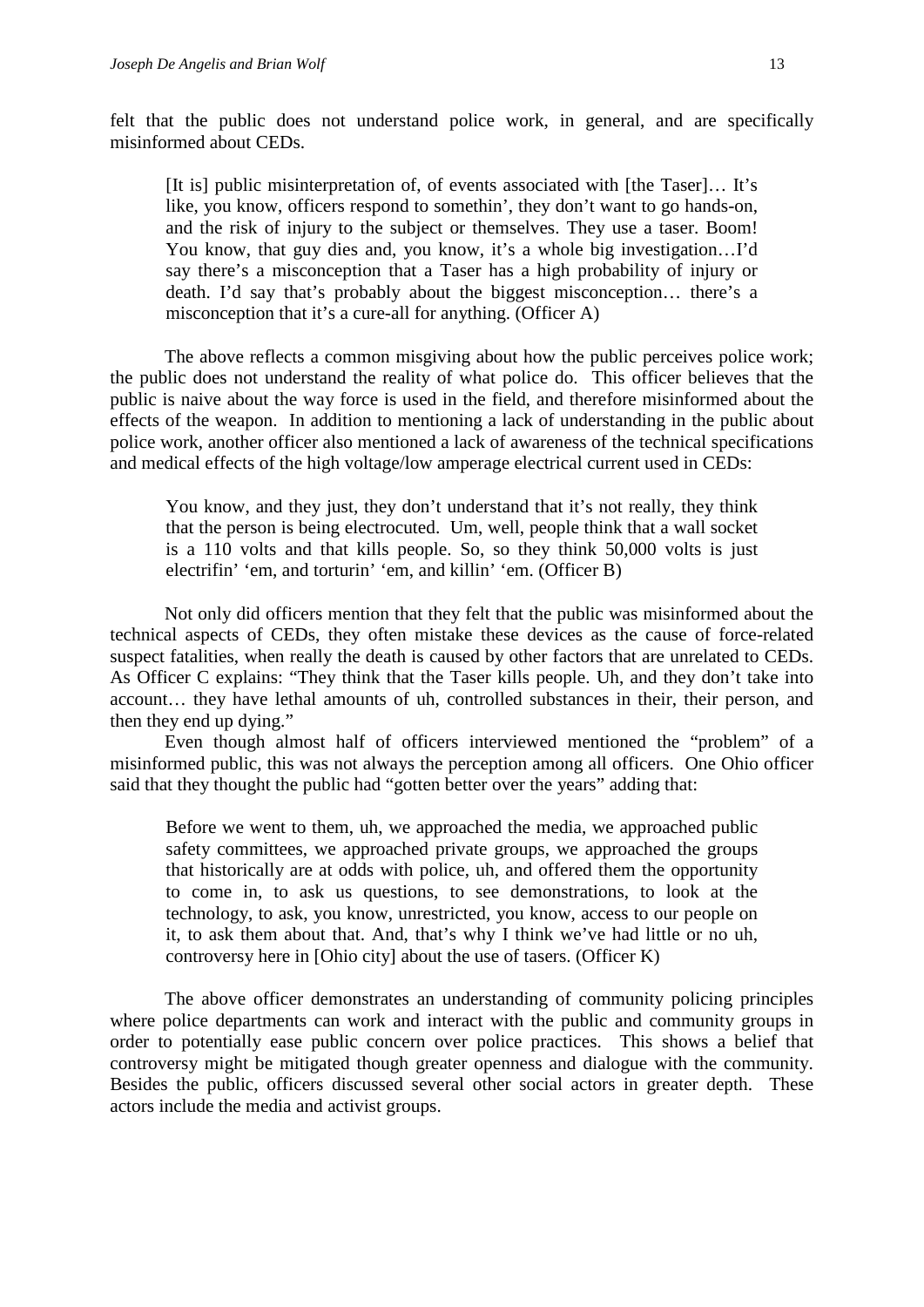#### **The Sensational Media**

As the previous passage indicates, the training officers routinely mentioned that the media plays a major role in shaping the public's understanding about CEDs and other aspects of police use of force. While not always the case, police can often have an antagonistic relationship with the media. Conflicts of interest, differing institutional goals, and critical reporting have all been sources of this antagonism. For example, Officer C stated directly: "We don't have a good relationship with [local newspaper]." Not only may there be strain between the media and police, officers often pointed out that it was the media's fault that the public was ill-informed about CEDs.

I think a lot of it has to do with terminology. I think there's a lot of hype by the media. I think in some areas, I think you have pandering to the minority community, especially if the officer who uses the, the Taser, or any kind of force, shooting – whatever, you know, if it's a, if it's a white officer and you have a minority criminal, a suspect, that gets played up a lot. And, I think that the newspaper uses the wrong terminology when they say the Taser, you know, delivers, you know, like they're electrocuting people with this handheld device…Plus, the newspapers want to sell papers, so that old expression – if it "bleeds, it leads." Like, on the news, or on TV, or in the paper. The big splash when somebody goes belly up after they get tased. (Officer T)

Of course, the very imperatives of police work calls for media attention. The spread of CEDs has only accentuated this coverage. Officers also mentioned the "spectacle" (Officer B) of CEDs, combined with it being a "new technology" (Officers M, K, C) that "always get's a lot of coverage." (Officer D). To some officers, the media coverage of CEDs is similar to stories about the introduction of OC spray a generation before. Still, officers mention the subject of deaths, use on vulnerable populations (e.g., pregnant women), and cases of "excited delirium" as something that the media seizes on.

Anytime dealin' with mental illness, cases of excited delirium, anything, involving in-custody deaths, all of those things have always been uh, hot button topics just because, you know, they lend itself towards scandal or to some... abuse that is always been characterized in the media, historically. (Officer R)

While officers had much to say about the media, one final area worth mentioning relates to the aforementioned perception of a lack of knowledge in the general public about the technical aspects of CEDs, which they see as being reinforced by inadequate news media reporting. Officers often mentioned how the phrase "50,000 volts" (specific number mentioned by eight officers) is cited in media accounts of Taser International's CEDs. This number, many officers felt, was technically misleading and reflects ignorance in the media about the engineering of CEDs.

Because, the media always puts it in their story that 50,000 volts of electricity. And, and they use words, they use words like shocked, and stun gun, and stuff like that. And, I think the media gives the Taser a bad rap because as soon as the Taser makes the initial contact it automatically decreases from 50,000 volts to 12,000 volts and the pulses per second goes from 19 pulses per second to 17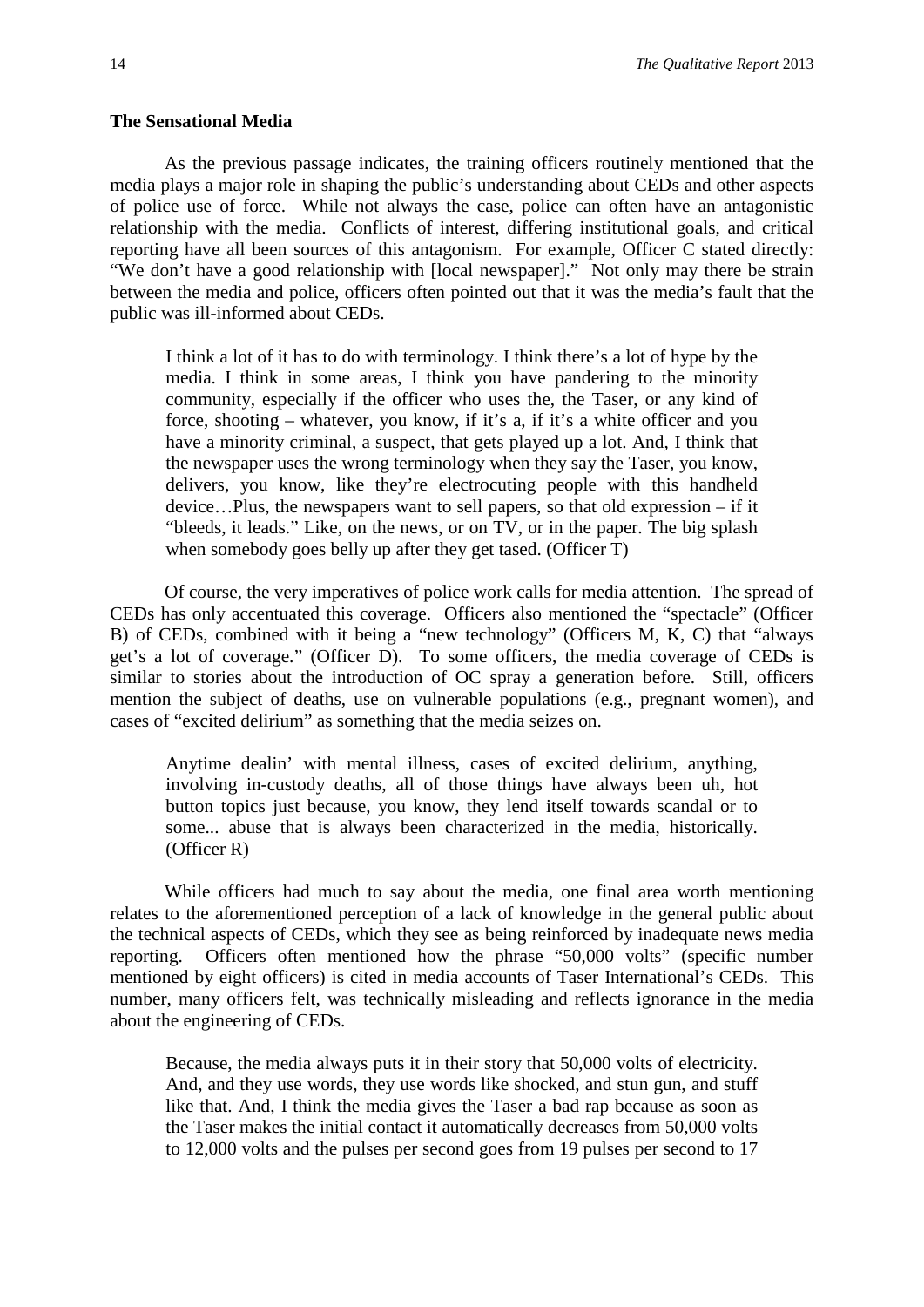pulses per second. But, the media kind of forgets to put that stuff in. They're, all you ever hear and see in the media is 50,000 volts. (Officer P)

In all, these depictions of media accounts by police training officers reflect a view that the media sensationalizes stories related to CEDs. These narratives show how many officers think the media "gets it wrong" and contributes to a misinformed general public.

While some officers spoke in negative terms about the capacity of the media to perpetuate misinformation about the Taser, others reported that the media could serve a productive role in educating the public about the positive features of Tasers and other CEDs. Specifically, a number of officers (5) mentioned how the media could be used to "get the word out" and educate the public about CEDs. Opening up to reporters, as well as other communities, could mitigate conflicts with the media and, by extension, the general public at large.

I think they need to keep the media informed. I think, you know, like we did, we had the media come… We had a newspaper guy take the ride and we had a female reporter take the ride. And, the basis of their whole story was, you know, "Hey. Just, just comply. You don't, you don't want to do this." (Officer P)

For these officers, while the media could promote controversy, they could also serve as a mechanism by which those controversies could be defused. By demonstrating how CEDs are used and giving them access to the police perspective on the role they can play in police work, these officers seemed to believe that they could foster a more cooperative, less contentious relationship with the public.

#### **Activist Groups with an Agenda**

The final social actor we have found in training officers' accounts of the controversies over CEDs was the role of activist and social justice groups. In our interviews, activists were depicted by many officers as outsider groups pushing a political agenda. Commonly mentioned groups include Amnesty International and the ACLU. Both of these organizations have issued publications critical of CEDs and have publicly questioned the safety and legitimacy of such weapons in police work. Some officers have mentioned such "liberal" groups have created conflicts of interest within the community and contribute to a degree of misperception and antagonism between the police and community. For example:

And, uh, the president of [Social Justice Group] is [a Local College graduate], alumni. (laughter) And, when Police Department A was trying to adopt Tasers they ran into big problems because there, I mean, there's a large uh, you know, a large political base in, at Local College students and, obviously, in faculty, and alumni that are faculty, and everything. (Officer E)

Also mentioned were groups that had a political agenda, expressed open hostility toward police, and did not care about the difficulties that officers face in the field.

So, it's the liberals out there that, that basically want to tie officer's hands and don't care about officer injuries, they just care about perception that we're usin' it to punish people. (Officer O)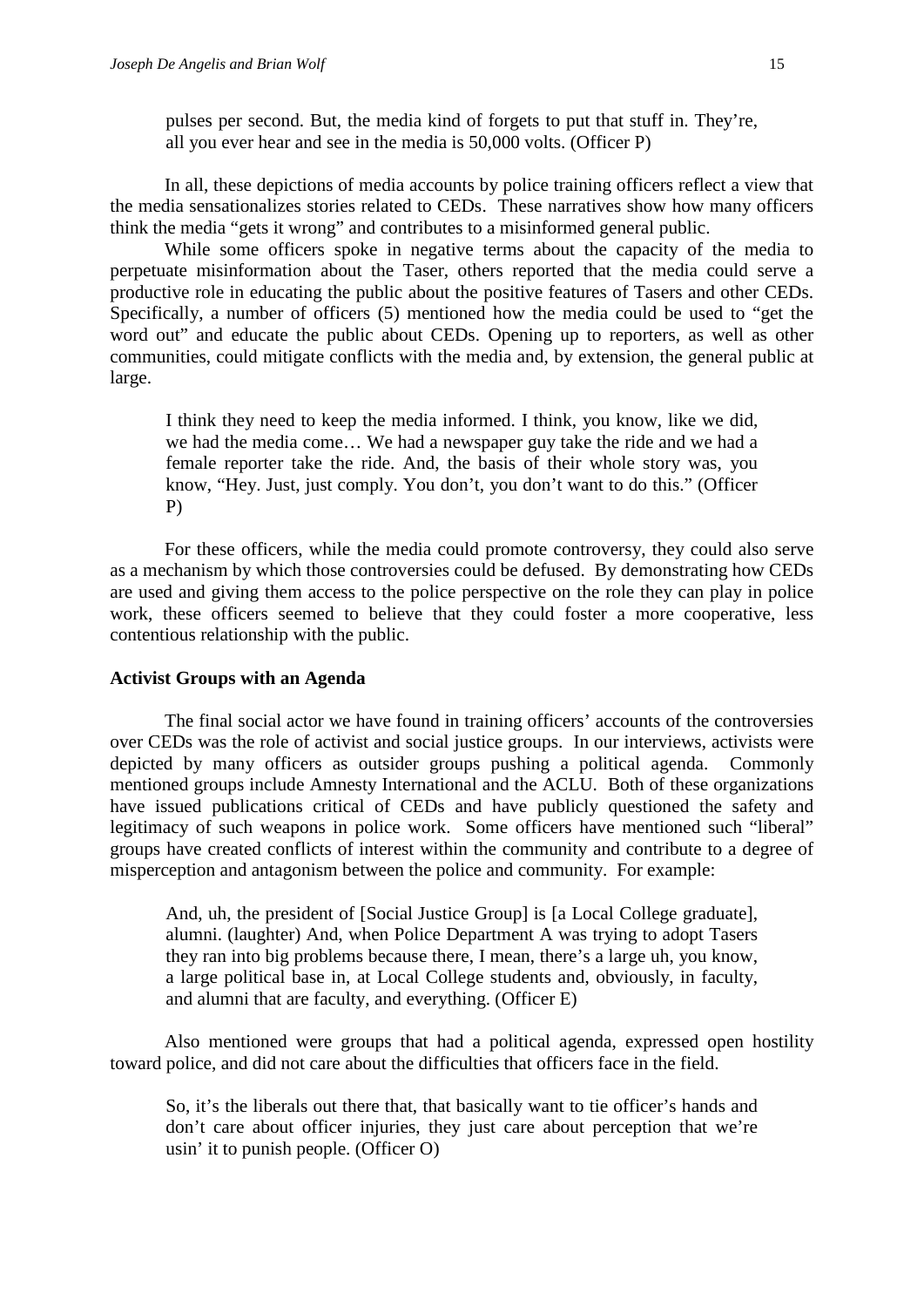Such liberal groups were thought to have other motives and were not depicted positively by police officers who mentioned them.

You know, we've got people and organizations out here, like Amnesty International, that it's not gonna matter what we use, they're not gonna like it. For whatever reason. Uh, you know, uh, PETA's involved – only because Taser, in the past, has done testing on pigs. But Amnesty International is probably the biggest opponent to the taser. But, they also oppose the use of pepper spray... (Officer M)

Like the media, training officers said that these groups also play a role in spreading misinformation to the general public. Misunderstandings of the technology along with baiting by activist groups was repeatedly mentioned by one officer:

Misinformation, lack of educating the public, and then just groups like the ACLU that really don't want any use of force done. That coupled with the fact that a lot of um, coroners and doctors don't fully understand the technology um, you know, just puts out a lot of misinformation out there. (Officer B)

Amnesty International is mentioned by several officers as being a source of wrong information being seeded in the general public. Another officer's account represents this sentiment in stating:

Well, the misconception is that electricity is causing death and there have been a number of in-custody death uh, situations that they related after the use of Tasers. Uh, Amnesty International is by far the biggest one that says, "Tasers are causing in-custody deaths." But, you know, the technology doesn't support that. And the legal findings don't support that. Even the medical findings don't indicate that. (Officer K)

Our data shows that officers regularly mentioned the importance of activist groups in misleading the public and stoking community controversies. Officers reported that these groups are a source of false information who are intent on "tying the hands" of police and limiting the force options available to police.

#### **Discussion and Conclusion**

In this study, we were concerned with exploring how police use-of-force training officers viewed the role that CEDs play in policing. Overall, we found that the training officers held a favorable view of CEDs and the role they play in bringing about the compliance of resisting suspects. The training officers noted not just the value of the incapacitating effects of CED's but also their deterrent effects as well. Echoing the language of CED manufacturers, the officers were quick to discuss the relative safety of the device, along with the advantages of CED's relative to other force options. In all, the officers in our study expressed a generally cautious, but welcoming, view of CEDs. While these results indicate a positive viewpoint on CED's, the officers readily acknowledged the dissenting opinions and negative portrayals of the devices. Accordingly, officer perceptions of the community controversy over CEDs was the second area we examined in our interview responses.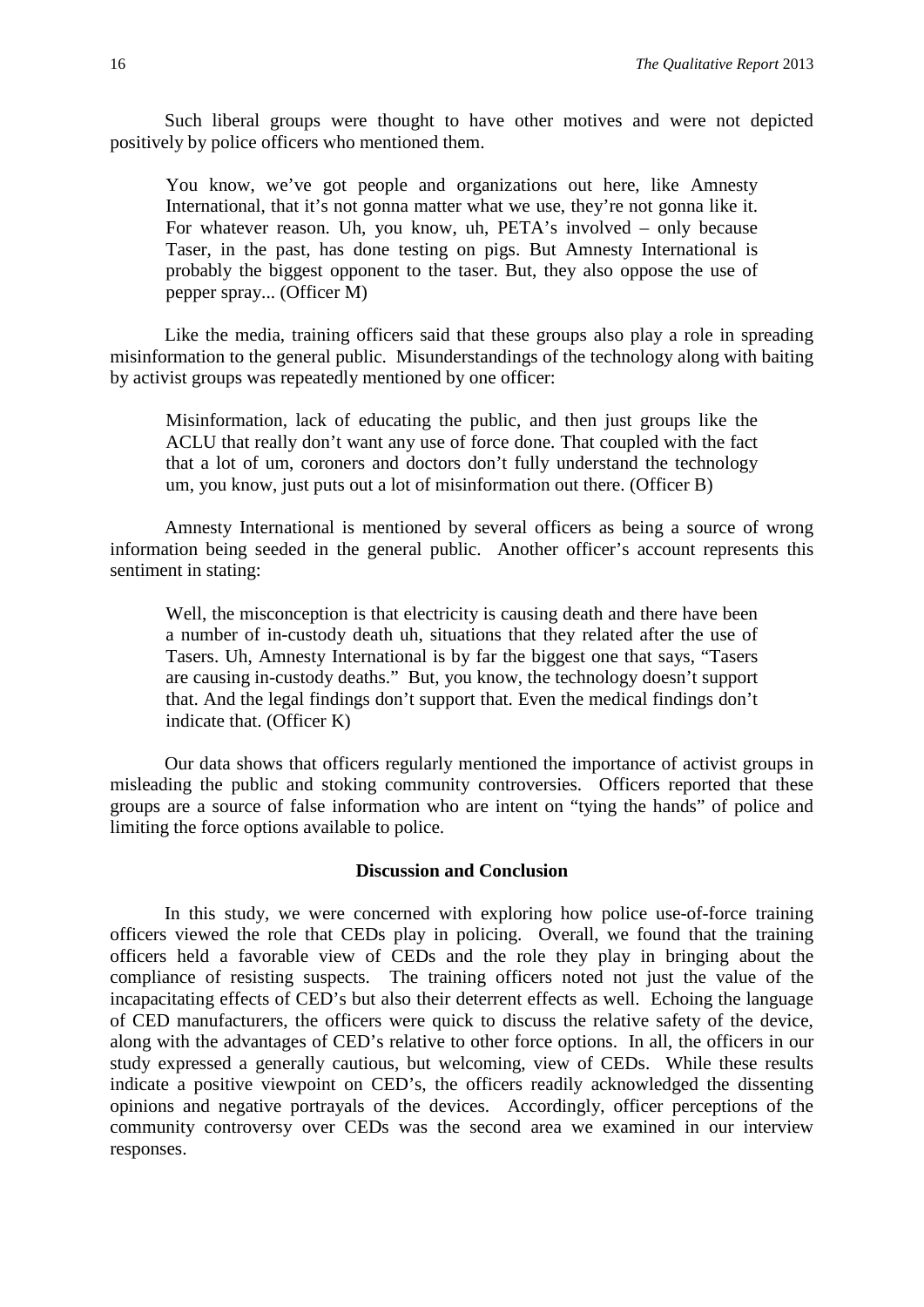This research probed police training officers' understanding and description of the controversial aspects of Tasers and other similar CEDs. While the officers reported good relations with the community and widespread support from citizens, the officers did refer to some tensions with specific groups within the community. In particular, officers reported problems related to public understanding of the Taser, media sources having interests in portraying Tasers in a somewhat sensationalistic way, and activist groups that are hostile toward any use of force by the police. Based on our interviews, the officers argued that the problems and controversies associated with CEDs were not the result, necessarily, of the technical features of the devices themselves, but rather were a part of larger sociological forces that shaped the interaction between the police and the community actors. Overall, the officers argued that the controversy stemmed from several fundamental misunderstandings that the public holds about police work and the medical effects of CEDs. They also believed that these misunderstandings had been fostered and reinforced through the agitation by several community actors, particularly the media and activist groups. In general, they argued that the media and various activist groups stoked fears of CEDs by exploiting misinformation and sensational stories about Taser abuses and injury. Crucially, though, a number of the officers argued that the dynamics of the public controversy over CEDs is similar to the public controversy over other types of less lethal force technologies, such as pepper sprays. Implicit in their comments is the idea that the current controversy results less from technical features/medical effects of CEDs, and more from fundamental and broader tensions and anxieties that exist in the community over how and when the police use force.

Of course, even though the officers spoke in somewhat negative and frustrated terms about the role that the media and activists play in generating controversy and promoting misinformation, they did point to a few areas where lessons can be learned about how departments can respond to the controversy over CEDs. For example, several officers mentioned that their departments had successfully avoided most of the public controversy over CEDs by conducting vigorous public outreach campaigns targeting community groups. From this perspective, local departments may be able to counteract some of the negative features of national-level debate over CEDs by reaching out to local residents and community groups to explain how and when their officers use these devices. By holding community meetings and scheduling demonstrations to showcase the limited medical effects of these devices, these officers implied that controversy can be managed and is not necessarily inevitable at the local level.

Similarly, in addition to outreach to community groups, a number of officers noted that their departments had been successful in shifting local reporting in relation CEDs. While many of the officers we spoke with did mention the somewhat unhelpful role that the media can play in fostering misinformation, a number of the officers argued that the media can play a positive role in promoting a more adequate understanding of how CEDs function in police practice. By conducting outreach with reporters, bringing them on ride-alongs, performing demonstrations, allowing them to sit through trainings (and also allowing them to experience a cycle of the Taser themselves), these officers indicated that local media reporting can become a vehicle by which the public is informed about the benefits of CEDs for officers (and resisting suspects). Moreover, these officers implied that these types of media outreach activities can improve the deterrent effects of CEDs by publicly highlighting the effectiveness (and painful nature) of such of restraint devices. So while officers did seem to be somewhat frustrated with the media, overall, they did seem to indicate that the media, with the right kind of outreach, can play a positive role in informing the public about the benefits of CEDs and the importance of less lethal force options in local police policies and practices.

This research has aimed to explore previously unexamined questions regarding how police officers perceive conflicts in the community over CEDs and other less lethal force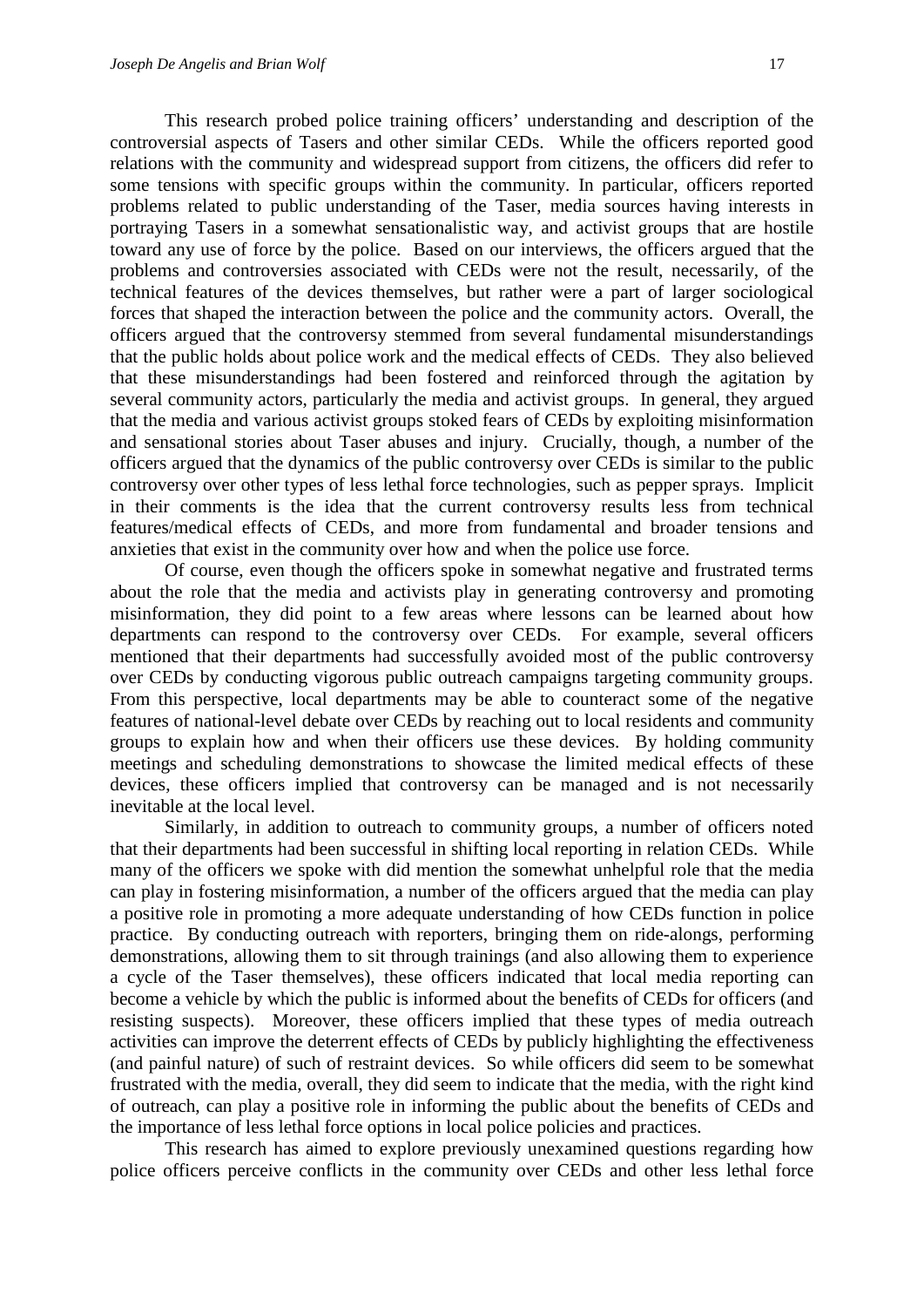options. The use of in-depth interviews enabled us to explore how training officers depict changing use of force technologies and their relationship to the larger community. This project represents an attempt to move discussions of force alternatives beyond the national level debates between anti-taser activists and CED manufacturers and to take seriously the experience of officers who use these devices in the field. Our research however, raises a number of important questions that should be explored in future research. For example, how has the controversy influenced how officers use the CEDs? Clearly the training officers we interviewed were aware of the public controversy over CEDs. Yet, it is still unclear how these types of public controversies filter down to ground-level force policies and practice. Have departments changed how they integrate CEDs into their force policies or training practices based on public concern over CED use? Have line officers begun to use CEDs and other similar less lethal force options differently as a result of the public attention to these types of technologies? Even though there is a small yet growing body of research on how police departments are classifying CEDs within their formal use-of-force policies (see Alpert & Dunham, 2010), we still do not know whether these larger cultural conflicts over less lethal force technologies are influencing how officers understand and actually use force in grounded social encounters with resisting suspects.

This research reports on the qualitative results of in-depth interviews with police training officers. While this is a useful approach for inductively understanding how a small number of officers make sense of the controversy over CEDs, there are important limitations to this type of research. In particular, while we utilized sampling procedures to reduce the impact of selection bias, the small sample sizes limit the generalizeablility of this research. It cannot be assumed that the attitudes of the officers we interviewed reflect the attitudes of police training officers nationally. However, even though there are limitations to this type of work, we believe that qualitative research can fill in gaps left by large sample surveys and help us to understand in more detail how local actors such as police trainings officers make sense of broader controversies over police less lethal force technology.

#### **References**

- Adams, K., & Jennison, V. (2007). What we do not know about police use of Tasers. *Policing: An International Journal of Police Strategies & Management, 30*, 447-465.
- Alpert, G., & Dunham, R. (2004). *Understanding police use of force: Officers, suspects, and reciprocity.* New York, NY: Cambridge University Press.
- American Civil Liberties Union. (2005). *Stun gun fallacy: How the lack of TASER regulation endangers lives.* Retrieved fro[m](http://www.google.com/url?q=http%3A%2F%2Fwww.aclunc.org%2Fissues%2Fcriminal_justice%2Fpolice_practices%2Fasset_upload_file389_5242.pdf&sa=D&sntz=1&usg=AFQjCNFSUjT2NWrLMgF9TQoWOHMiWlZwFA)

http://www.aclunc.org/issues/criminal\_justice/police\_practices/asset\_upload\_file389 5242[.pdf](http://www.google.com/url?q=http%3A%2F%2Fwww.aclunc.org%2Fissues%2Fcriminal_justice%2Fpolice_practices%2Fasset_upload_file389_5242.pdf&sa=D&sntz=1&usg=AFQjCNFSUjT2NWrLMgF9TQoWOHMiWlZwFA)

- Amnesty International. (2004). *Excessive and lethal force? Amnesty International's concerns about deaths and ill-treatment involving police use of Tasers*. Retrieved from http://www.amnesty.org/en/library/info/AMR51/139/2004.
- Amnesty International. (2008). *Amnesty International's concerns about Taser® use: Statement to the U.S. Justice Department inquiry into deaths in custody*. Posted January 21, 2008 [\(http://www.amnestyusa.org/document.php?id=engamr511512007\)](http://www.amnestyusa.org/document.php?id=engamr511512007).
- Bernard, H. R. (2000). *Social research methods: Qualitative and quantitative approaches*. Thousand Oaks, CA: Sage Publications.
- Bittner, E. (1980). *The functions of the police in modern society*. Cambridge, MA: Olegeschlager, Gunn & Hain.
- Charlotte-Mecklenburg Police Department. (2006). *Taser project: First year—full deployment study*. Charlotte, N.C.: Charlotte-Mecklenburg Police Department.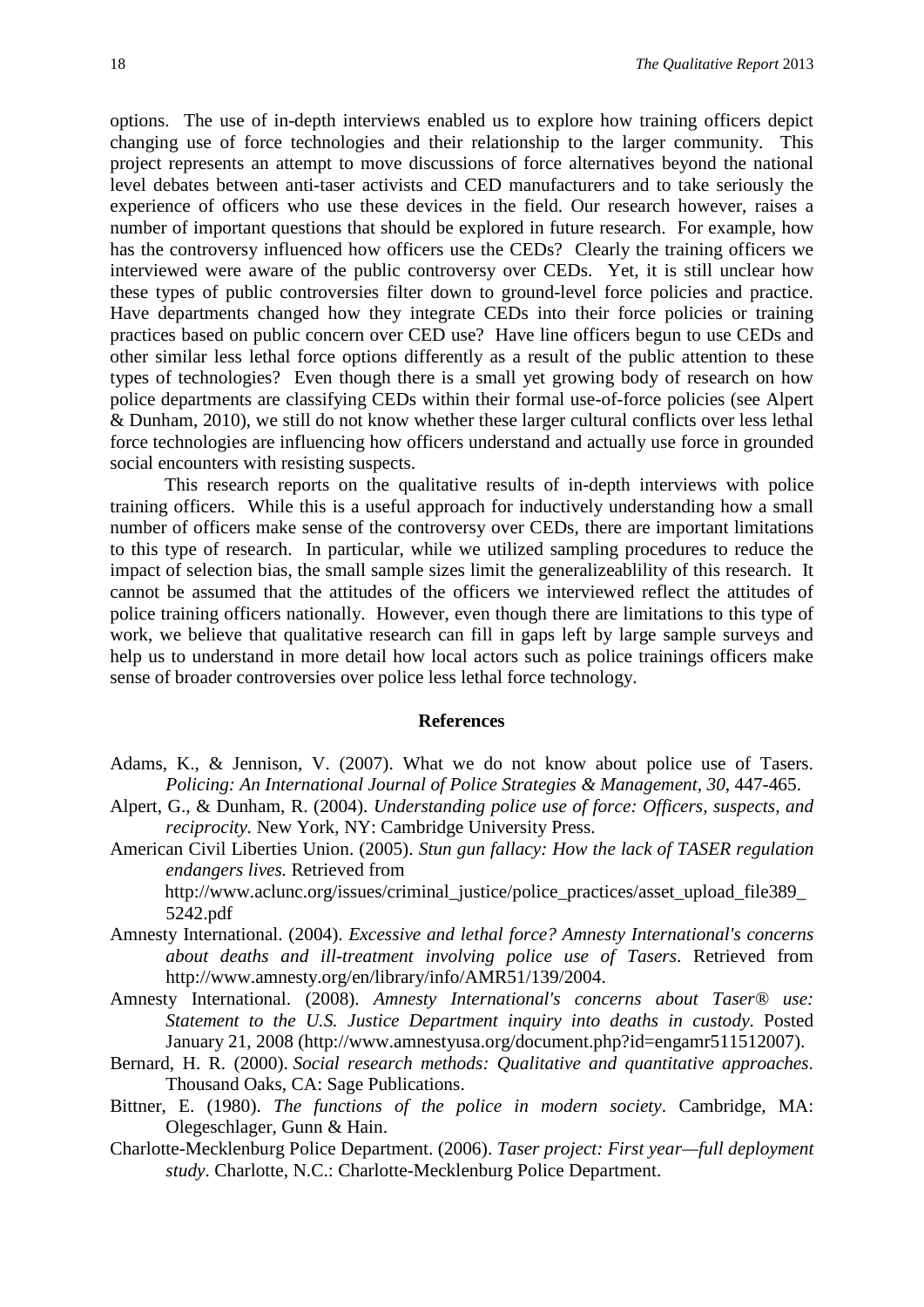- Dye, J. F., Schatz, I. M., Rosenberg, B. A., & Coleman, S. T. (2000). Constant comparison method: A kaleidoscope of data. *The Qualitative Report*, *4,* Retrieved from [http://www.nova.edu/ssss/QR/QR3-4/dye.html.](http://www.nova.edu/ssss/QR/QR3-4/dye.html)
- Fish R., & Geddes, L. (2001). Effects of stun guns and tasers. *Lancet*, 358, 687-688.
- Government Accountability Office. (2005). *Use of Tasers by select law enforcement agencies* GAO-05-464. Retrieved from [http://www.gao.gov/new.items/d05464.pdf.](http://www.google.com/url?q=http%3A%2F%2Fwww.gao.gov%2Fnew.items%2Fd05464.pdf&sa=D&sntz=1&usg=AFQjCNH5ZAfXRf1qj1556Lxkca5T7etW3Q)
- Ho, J., Miner, J., Lakireddy, D., Bultman, L., & Heegaard, W. (2006). Cardiovascular and physiologic effects of conducted electrical weapon discharge in resting adults. *Academy of Emergency Medicine*, *13*, 589-595.
- Jenkinson, E., Neeson, C., & Bleetman, A. (2006). The relative risk of police use-of-force options: Evaluating the potential for deployment of electronic weaponry. *Journal of Clinical Forensic Medicine*, *13*, 229-241.
- Kaminski, R. (2009). Research on conducted energy devices: Findings, methods, and a possible alternative. *Criminology & Public Policy, 8*, 903-913.
- Komblum, R. N., & Reddy, S. K. (1991). Effects ofthe TASER in fatalities involving poHce confrontation. *Journal of Forensic Science*, *36*, 434-438.
- Kosgrove E. (1985). The Taser weapon: A new emergency medicine problem. *Annals of Emergency Medicine, 14*, 1205-1208.
- Levine, S., Sloane, C., Chan, T., Vilke, G., & Dunford, J. (2005). Cardiac monitoring of subjects exposed to the TASER. *Academic Emergency Medicine*, *12*, 113-117.
- McDaniel, W. C., Stratbucker, R. A., Nerheim, M., & Brewer, J. E. (2005). Cardiac safety of neuromuscular incapacitating defense devices. *Pacing and Clinical Electrophysiology*, *28*, 284–287.
- McDaniel, W. C., Stratbucker, R. A., & Smith, R. (2000). Surface application of Taser stun guns does not cause ventricular fibrillation in canines. *Proceedings of the Annual International Conference of the IEEE EMBS, Chicago, IL: Engineering in Medicine &* Biology Society.
- McEwen, T. (1997). Policies on less-than-lethal force in law enforcement agencies. *Policing: An International Journal of Police Strategies & Management*, *20*, 39-59.
- Meyer, A., & Greg, W. (1992). Nonlethal weapons: where do they fit? Part II, *Journal of California Law Enforcement, 26*, 53-58.
- Ordog, G., Wasserberger, J., Schlater, T., & Balasubramanium, S. (1987). Electronic gun (Taser) injuries. *Annals of Emergency Medicine*, *16*, 73-78.
- Patton, M. Q. (2005). *Qualitative research & evaluation methods* (3<sup>rd</sup> ed.). Thousand Oaks, CA: Sage
- QSR International. (2010). *NVivo 9: Qualitative Data Analysis Software*. Doncaster, Australia: QSR International Pty Ltd.
- Smith, M. R., Kaminski, R. J., Rojek, J., Alpert, G. P., & Mathis, J. (2007). The impact of conducted energy devices and other types of force and resistance on officer and suspect injuries. *Policing: An International Journal of Police Strategies & Management*, *30*, 426-446.
- Strauss, A. (1987). *Qualitative analysis for social scientists*. Cambridge: Cambridge University Press.
- Thompson, S. M., & Barrett, P. A. (1997). Summary oral reflective analysis: Method for interview data analysis in feminist qualitative research. *Advances in Nursing Science*, *20*, 55-65.
- Taser International, Inc. (March 26, 2008). Law Enforcement Overview. Retrieved from [http://www.taser.com/Pages/le\\_overview.aspx.](http://www.taser.com/Pages/le_overview.aspx)
- Taylor, B., & Woods, D. J. (2010). Injuries to officers and suspects in police use-of force cases: A quasi-experimental evaluation. *Police Quarterly, 13*, 260–289.